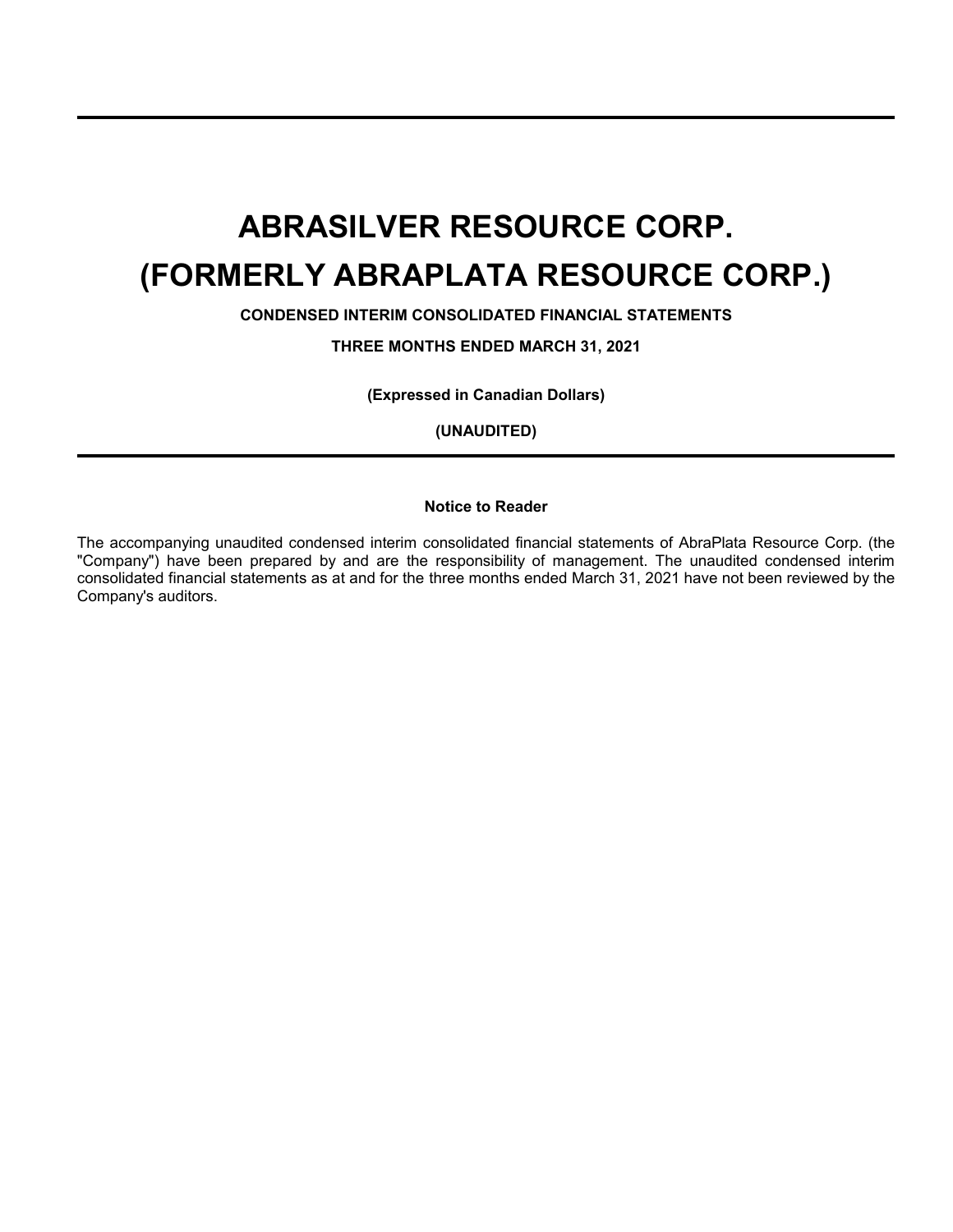**Condensed Interim Consolidated Statements of Financial Position (Expressed in Canadian Dollars)**

**(Unaudited)**

| As at                                                                     | March 31,<br>2021 | December 31,<br>2020 |
|---------------------------------------------------------------------------|-------------------|----------------------|
| <b>Assets</b>                                                             |                   |                      |
| <b>Current assets</b>                                                     |                   |                      |
| Cash and cash equivalents                                                 | \$<br>17,714,916  | \$<br>17,087,494     |
| Receivables                                                               | 236,550           | 211,218              |
| Prepaid expenses                                                          | 62,664            | 73,025               |
| Total current assets                                                      | 18,014,130        | 17,371,737           |
| Equipment                                                                 | 230               | 264                  |
| Right-of-use asset (note 9)                                               | 47,956            | 59,408               |
| Mineral property interests (note 7)                                       | 17,074,013        | 16,762,683           |
| <b>Total Assets</b>                                                       | \$<br>35,136,329  | \$<br>34,194,092     |
|                                                                           |                   |                      |
| <b>Liabilities and Shareholders' Equity</b><br><b>Current liabilities</b> |                   |                      |
| Accounts payable and accrued liabilities (note 12)                        | \$<br>268,948     | \$<br>530,438        |
| Lease liabilities (note 10)                                               | 19,564            | 25,667               |
| <b>Total current liabilities</b>                                          | 288,512           | 556,105              |
| Non-Current liabilities                                                   |                   |                      |
| Lease liability (note 10)                                                 | 23,826            | 28,039               |
| <b>Total Liabilities</b>                                                  | 312,338           | 584,144              |
|                                                                           |                   |                      |
| <b>Shareholders' Equity</b>                                               |                   |                      |
| Share capital (note 11(b))                                                | 55,015,294        | 51,313,308           |
| Reserves (notes 11 (c) and (d))                                           | 9,876,723         | 9,839,298            |
| Shares to be issued                                                       | 110,160           | 195,045              |
| Accumulated other comprehensive loss                                      | (1,958,707)       | (2, 165, 069)        |
| Accumulated deficit                                                       | (28, 219, 479)    | (25, 572, 634)       |
| Total shareholders' equity                                                | 34,823,991        | 33,609,948           |
| <b>Total Liabilities and Equity</b>                                       | \$<br>35,136,329  | \$<br>34,194,092     |

Nature of operations (note 1) Commitments (note 15) Subsequent events (note 16)

The notes to the unaudited condensed interim consolidated financial statements are an integral part of these statements.

Approved by the Board of Directors:

Director: *(s) " Flora Wood"*

Director: *(s) "Robert Bruggeman"*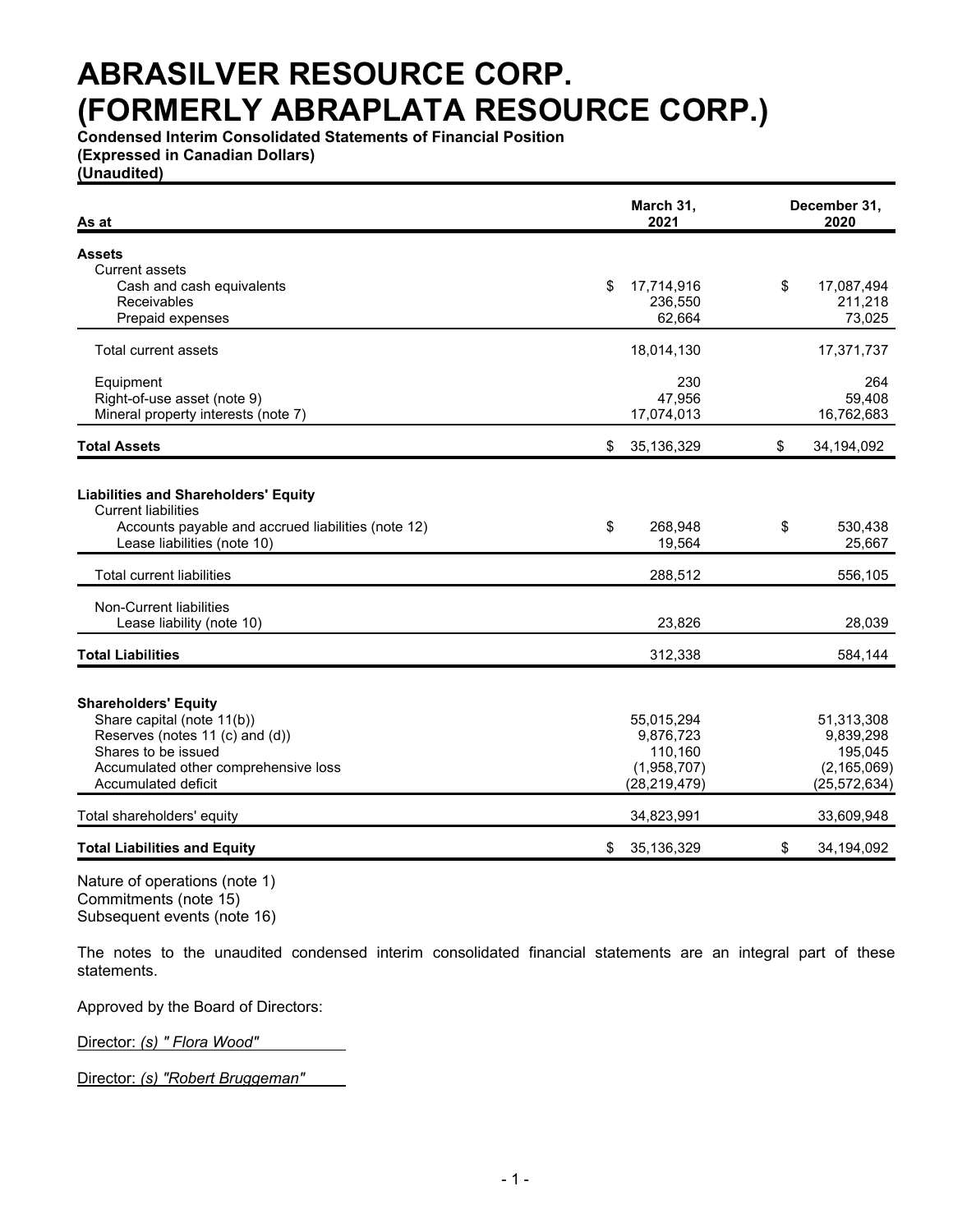**Condensed Interim Consolidated Statements of Loss and Comprehensive Loss (Expressed in Canadian Dollars)**

**(Unaudited)**

| Three months ended March 31,                    |                | 2021         | 2020           |
|-------------------------------------------------|----------------|--------------|----------------|
| <b>Administrative expenses</b>                  |                |              |                |
| Consulting fees (note 12)                       | \$             | 144,268      | \$<br>198,926  |
| Insurance                                       |                | 4,570        | 2,733          |
| Depreciation                                    |                | 6,817        | 6,177          |
| Investor relations                              |                | 54,470       | 4,192          |
| Office and administration (note 12)             |                | 192,727      | 102,197        |
| Professional fees (note 12)                     |                | 92,578       | 106,226        |
| Rent                                            |                |              | $\blacksquare$ |
| Salaries, benefits and director fees            |                | 148,627      | 104,958        |
| Share-based payments (notes 11 and 12)          |                | 451,087      | 182,264        |
| Transfer agent and filing fees                  |                | 38,724       | 28,880         |
| Travel                                          |                |              | 7,383          |
| Accretion of lease liabilities                  |                | 1,557        | 818            |
| <b>Total administrative expenses</b>            |                | 1,135,425    | 744,754        |
|                                                 |                |              | 408,389        |
| Evaluation and exploration expenses (note 8)    |                | 2,358,540    |                |
| Other (income) expenses                         |                |              |                |
| Gain on sale of marketable securities (note 13) |                | (1,053,276)  |                |
| Other (income)                                  |                | (9,212)      | (411)          |
| Foreign exchange loss                           |                | 227,897      | 72,859         |
| Loss (gain) on net monetary position            |                | (12, 529)    | 2,046          |
| Total other expenses (income)                   |                | (847, 120)   | 74,494         |
| Net loss for the period                         |                | 2,646,845    | 1,227,637      |
| Other comprehensive (income) loss:              |                |              |                |
| Impact of hyperinflation                        |                | (1,793,199)  | (459, 487)     |
| Foreign currency translation adjustment         |                | 1,586,837    |                |
| Total comprehensive loss for the period         | $\mathfrak{S}$ | 2,440,483 \$ | 768,150        |
|                                                 |                |              |                |
| Basic and diluted loss per share                | \$             | 0.01         | \$<br>0.00     |
| Weighted average number of                      |                |              |                |
| shares outstanding                              |                | 417,288,509  | 249,758,862    |
|                                                 |                |              |                |

The notes to the unaudited condensed interim consolidated financial statements are an integral part of these statements.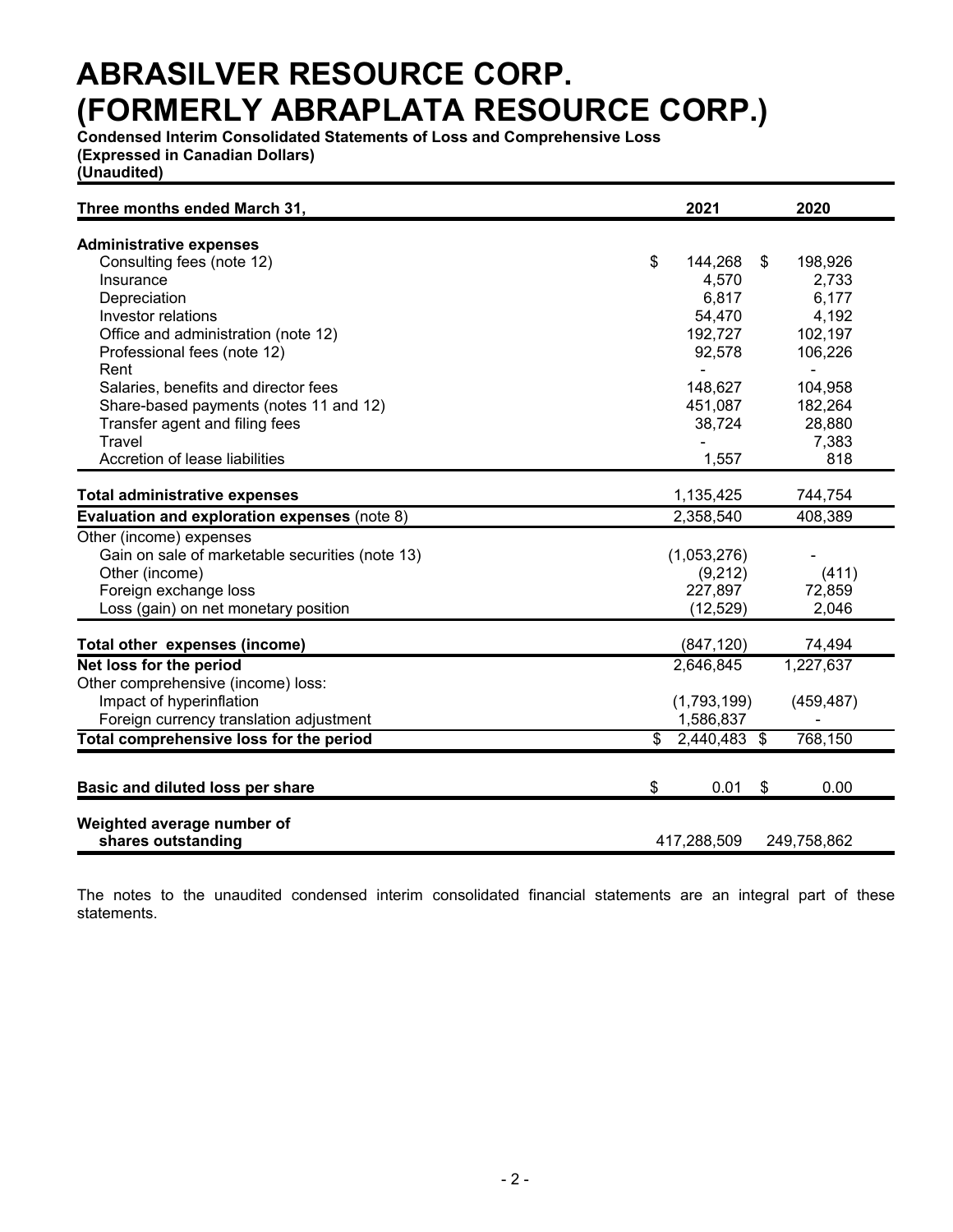**Condensed Interim Consolidated Statements of Changes in Shareholders' Equity**

**(Expressed in Canadian Dollars)**

**(Unaudited)**

|                                                                 | <b>Share Capital</b> |  |                          |    |           |  | Shares to be             |            | Share-based   |                     | Warrant       | Accumulated<br><b>Other Comprehensive</b> | Accumulated |  |
|-----------------------------------------------------------------|----------------------|--|--------------------------|----|-----------|--|--------------------------|------------|---------------|---------------------|---------------|-------------------------------------------|-------------|--|
|                                                                 | Number               |  | Amount                   |    | issued    |  | payment<br>reserve       | reserve    | Income (loss) | <b>Deficit</b>      | Total         |                                           |             |  |
| Balance, December 31, 2019 (restated - note 4)                  | 249,758,862          |  | 28,851,962               |    |           |  | 1,731,728                | 2,446,075  | (1,817,239)   | (19,880,254)        | 11,332,272    |                                           |             |  |
| Share-based payments                                            |                      |  |                          |    |           |  | 182,264                  |            |               |                     | 182,264       |                                           |             |  |
| Impact of hyperinflation                                        |                      |  | $\overline{\phantom{a}}$ |    |           |  |                          |            | 459.487       |                     | 459,487       |                                           |             |  |
| Foreign currency translation adjustment                         |                      |  | $\overline{\phantom{a}}$ |    | ۰         |  | $\overline{\phantom{a}}$ |            | (3, 447)      |                     | (3, 447)      |                                           |             |  |
| Net loss for the year                                           |                      |  |                          |    |           |  | $\overline{\phantom{a}}$ |            |               | (1,227,637)         | (1, 227, 637) |                                           |             |  |
| Balance, March 31, 2020 (restated - note 4)                     | 249,758,862          |  | 28,851,962               |    |           |  | 1,913,992                | 2,446,075  | (1,361,199)   | (21, 107, 891)      | 10,742,939    |                                           |             |  |
|                                                                 |                      |  |                          |    |           |  |                          |            |               |                     |               |                                           |             |  |
| Balance, December 31, 2020                                      | 409,284,334          |  | 51.313.308               | \$ | 195,045   |  | 2,011,259                | 7,828,039  | (2, 165, 069) | $(25, 572, 634)$ \$ | 33,609,948    |                                           |             |  |
| Shares issued and shares to be issued from exercise of warrants | 17,628,187           |  | 3,684,948                |    | (195,045) |  | $\overline{\phantom{a}}$ | (407, 187) |               |                     | 3,082,716     |                                           |             |  |
| Shares to be issued from exercise of warrants                   |                      |  |                          |    | 110,160   |  |                          |            |               |                     | 110.160       |                                           |             |  |
| Shares issued from exercise of stock options                    | 162.500              |  | 17.038                   |    |           |  | (6, 475)                 |            |               |                     | 10,563        |                                           |             |  |
| Share-based payments                                            |                      |  |                          |    |           |  | 451.087                  |            |               |                     | 451.087       |                                           |             |  |
| Impact of hyperinflation                                        |                      |  | $\overline{\phantom{a}}$ |    |           |  |                          |            | 1.793.199     |                     | 1,793,199     |                                           |             |  |
| Foreign currency translation adjustment                         |                      |  | $\overline{\phantom{a}}$ |    |           |  |                          |            | (1,586,837)   |                     | (1,586,837)   |                                           |             |  |
| Net loss for the year                                           |                      |  |                          |    |           |  |                          |            |               | (2,646,845)         | (2,646,845)   |                                           |             |  |
| Balance, March 31, 2021                                         | 427,075,021          |  | 55,015,294               |    | 110,160   |  | 2,455,871                | 420,852    | 1,958,707)    | (28,219,479) \$     | 34,823,991    |                                           |             |  |

The notes to the unaudited condensed interim consolidated financial statements are an integral part of these statements.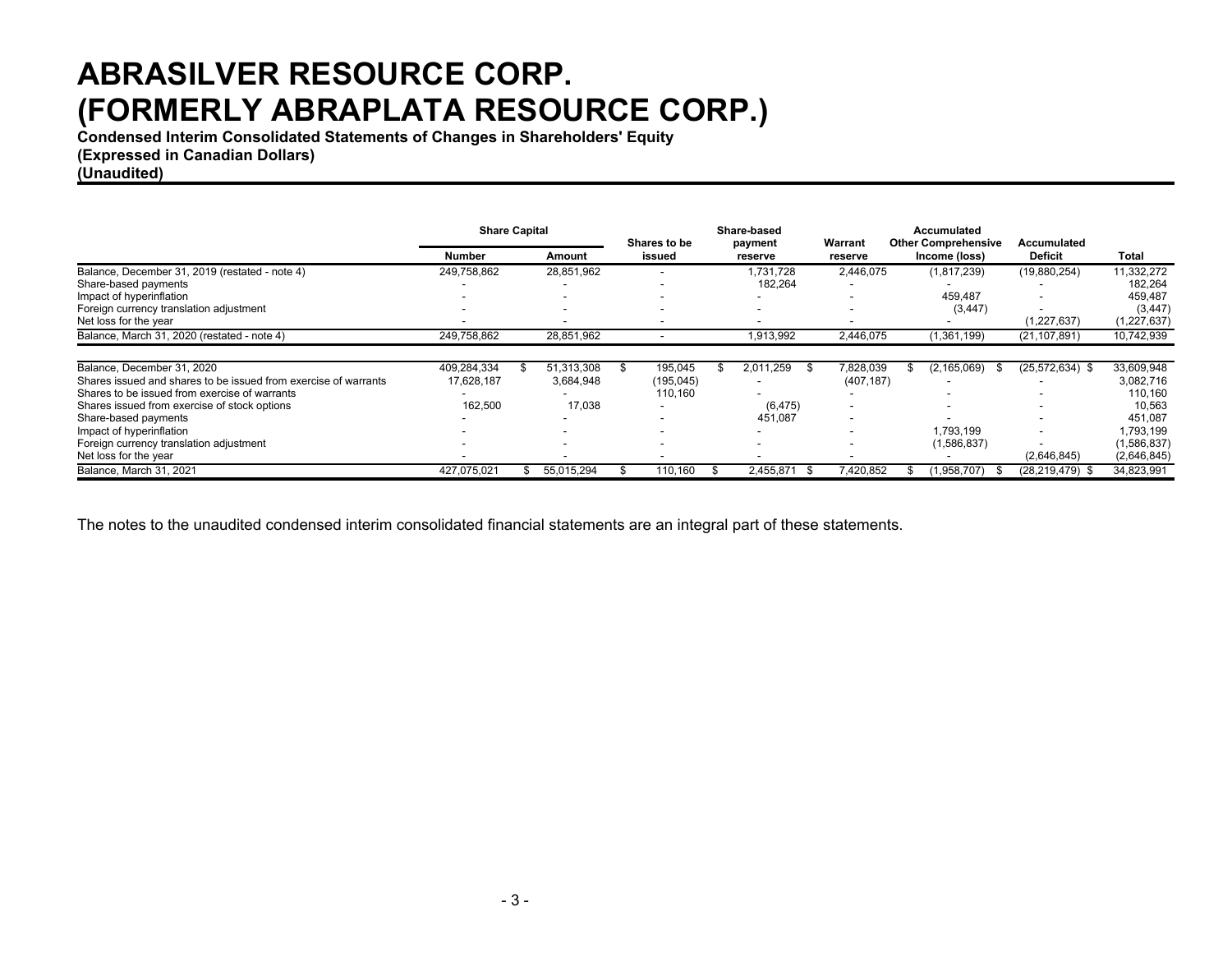**Condensed Interim Consolidated Statements of Cash Flows (Expressed in Canadian Dollars)**

**(Unaudited)**

| Three months ended March 31,                                 | 2021                   | 2020           |
|--------------------------------------------------------------|------------------------|----------------|
| <b>Operating Activities</b>                                  |                        |                |
| Net loss for the year                                        | \$<br>$(2,646,845)$ \$ | (1,227,637)    |
| Items not affecting cash:                                    |                        |                |
| (Gain) loss on net monetary position                         | (12, 529)              | 2,046          |
| Share-based payments<br>Accretion of lease liabilities       | 451,087<br>1,557       | 182,264<br>818 |
| Depreciation                                                 | 6,817                  | 6,743          |
| Gain on sale of marketable securities                        | (1,053,276)            |                |
| Changes in non-cash operating working capital:               |                        |                |
| <b>Receivables</b>                                           | (25, 332)              | (8, 466)       |
| Accounts payable and accrued liabilities                     | (261, 491)             | (360, 989)     |
| Prepaid expenses                                             | 10,361                 | 128,783        |
| Cash (used in) operating activities                          | (3,529,651)            | (1, 276, 438)  |
| <b>Investing Activities</b>                                  |                        |                |
| Additions to mineral interests                               | (145, 596)             | (113, 824)     |
| Cash (used in) provided by investing activities              | (145, 596)             | (113, 824)     |
| <b>Financing Activities</b>                                  |                        |                |
| Proceeds on exercise of warrants                             | 3,192,876              |                |
| Proceeds on exercise of stock options                        | 10,563                 |                |
| Repayment of lease liabilities                               | (7,677)                | (7, 949)       |
| Cash provided by financing activities                        | 3,195,762              | (7, 949)       |
| Impact of foreign exchange rate on cash and cash equivalents | 1,106,906              | 329,530        |
|                                                              |                        |                |
| Change in cash and cash equivalents during the period        | 627,421                | (1,068,681)    |
| Cash and cash equivalents, beginning of the period           | 17,087,494             | 1,812,119      |
| Cash and cash equivalents, end of the period                 | \$17,714,915           | \$<br>743,438  |
| Cash and cash equivalents are comprised of:                  |                        |                |
| Cash                                                         | \$<br>1,511,041        | \$<br>543,456  |
| Term deposits                                                | 16,203,874             | 199,982        |
|                                                              |                        |                |
|                                                              | \$<br>17,714,915       | \$<br>743,438  |

The notes to the unaudited condensed interim consolidated financial statements are an integral part of these statements.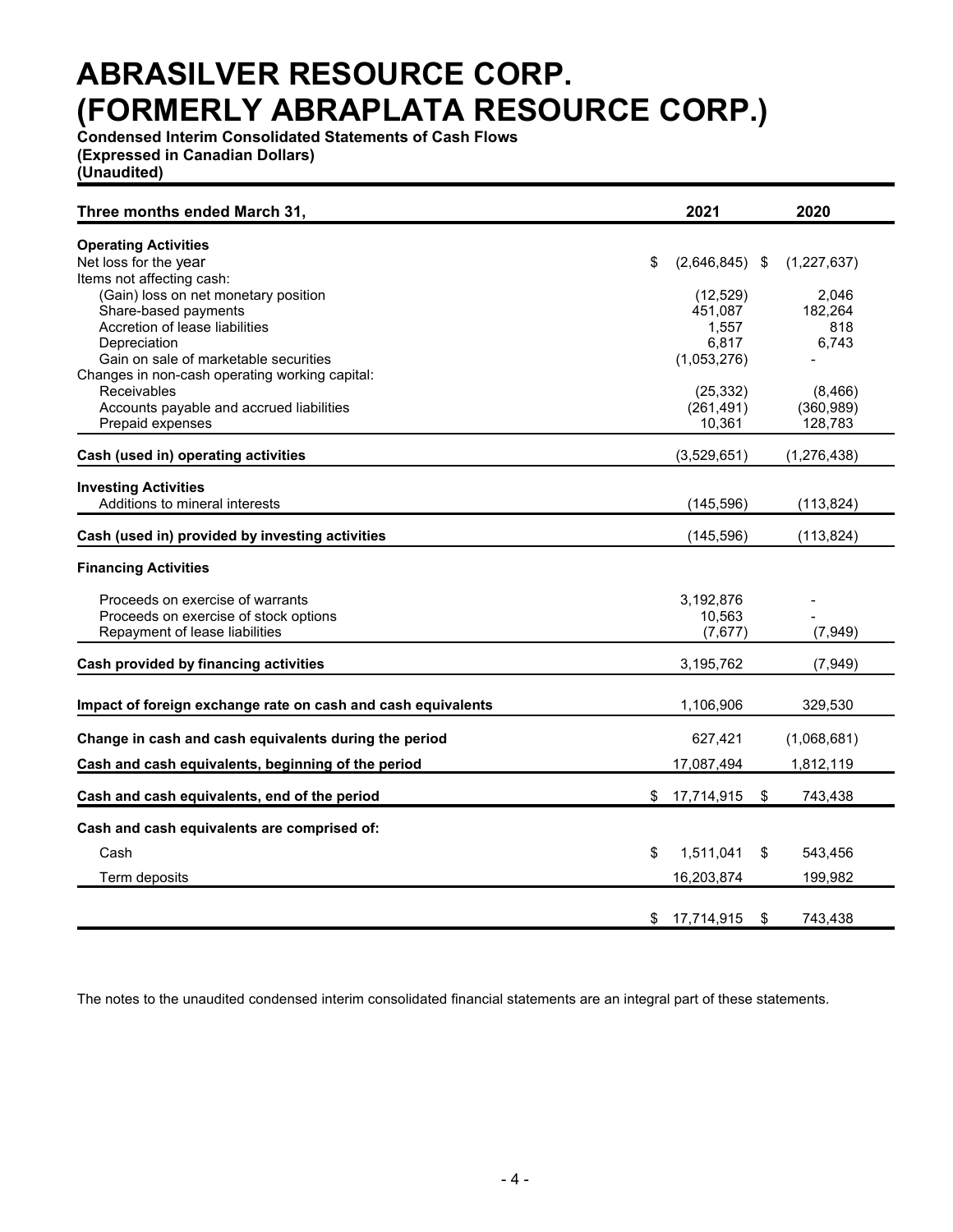**Notes to Condensed Interim Consolidated Financial Statements March 31, 2021 and 2020 (Expressed in Canadian Dollars) (Unaudited)**

### **1. Nature of operations**

AbraSilver Resource Corp. (formerly AbraPlata Resource Corp.) (the "Company" or "AbraSilver" or "AbraPlata") was incorporated on August 31, 1993 under the Alberta Business Corporations Act. On September 30, 2015, the Company's incorporation jurisdiction was moved to British Columbia. The Company's registered office is located at Suite 550, 220 Bay Street, Toronto, Ontario, M5J 2W4.

These unaudited condensed interim consolidated financial statements have been prepared on a going concern basis, which assumes that the Company will be able to realize its assets and discharge its liabilities in the normal course of business. As at March 31, 2021, the Company has working capital of \$17,725,618 (December 31, 2020 – \$16,815,632) and has an accumulated deficit of \$28,219,479. The continued operations of the Company are dependent on its ability to generate future cash flows or obtain additional financing. As at March 31, 2021, the Company had \$17,725,618 working capital and therefore has sufficient resources to sustain operations for the next 12 months, although the Company will need additional fundings to achieve its long-term business objectives. These unaudited condensed interim consolidated financial statements do not reflect any adjustments that may be necessary if the Company is unable to continue as a going concern.

On March 4, 2021, the Company changed its name from "AbraPlata Resource Corp." to "AbraSilver Resource Corp.". The common shares of the Company began trading under the Company's new name on TSX Venture Exchange on March 9, 2021.

Since January 2020, there was a global pandemic outbreak of COVID-19. The actual and threatened spread of the virus globally has had a material adverse effect on the global economy and, specifically, the regional economies in which the Company operates. The pandemic could continue to have a negative impact on the stock market, including trading prices of the Company's shares and its ability to raise new capital. These factors, among others, could have a significant impact on the Company's operations. Management have given consideration as to the impact of COVID-19 on the Company and concluded that the consolidated financial statements appropriately reflect and disclose management's best estimate and uncertainty regarding the impact of COVID-19 on the Company's future operations and financial results.

#### **2. Basis of preparation**

#### Statement of compliance

These unaudited condensed interim consolidated financial statements, including comparatives, have been prepared in accordance with International Accounting Standard ("IAS") 34 'Interim Financial Reporting' ("IAS 34") using accounting policies consistent with IFRS issued by the International Accounting Standards Board ("IASB") and Interpretations of the International Financial Reporting Interpretations Committee ("IFRIC"). The accounting policies and methods of computation applied by the Company in these unaudited condensed interim consolidated financial statements are the same as those applied in the Company's annual consolidated financial statements for the year ended December 31, 2020 other than below. Any subsequent changes to IFRS that are given effect in the Company's annual consolidated financial statements for the year ending December 31, 2021 could result in restatement of these unaudited condensed interim consolidated financial statements.

These consolidated financial statements were authorized for issue by the Board of Directors on May 26, 2021.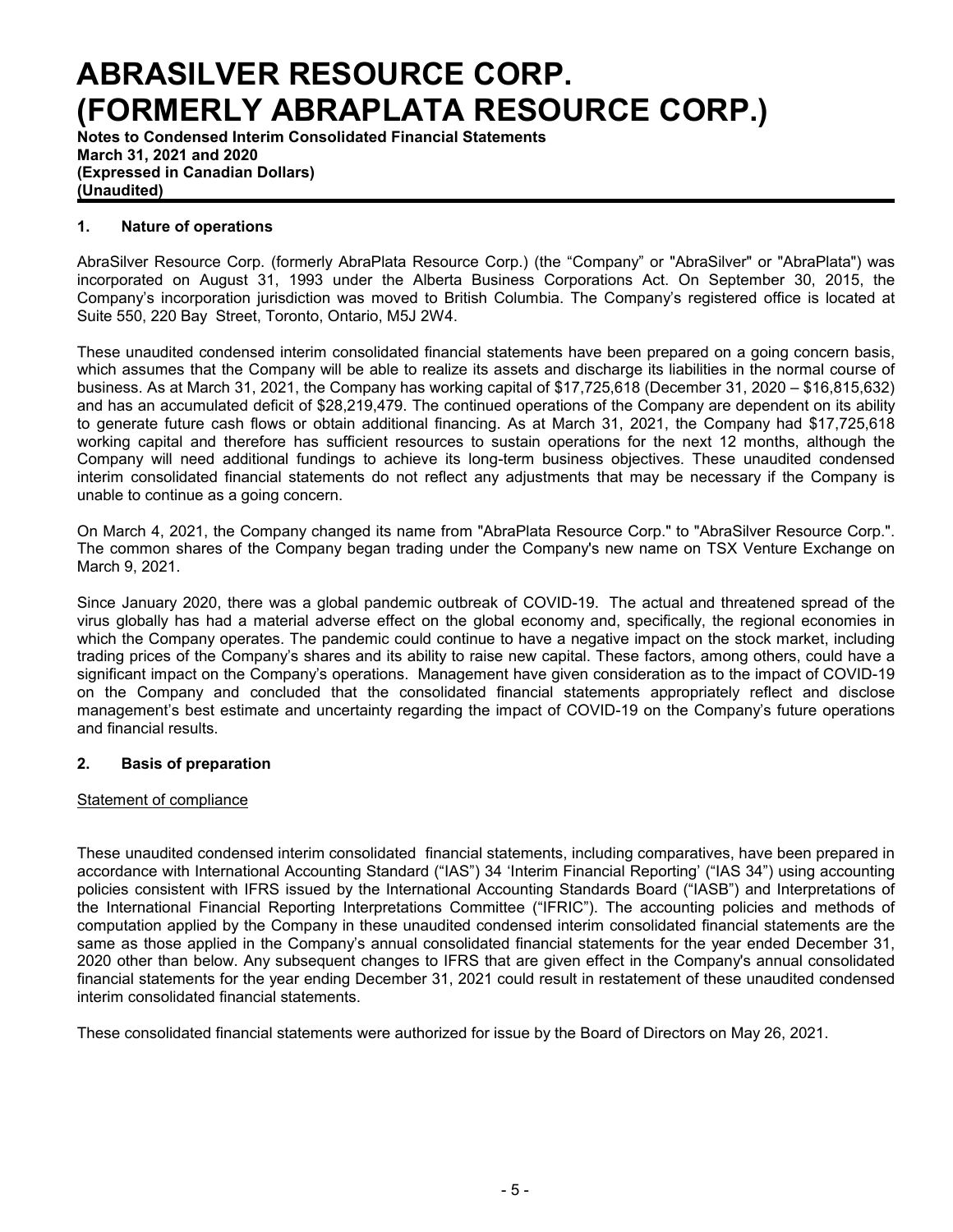**Notes to Condensed Interim Consolidated Financial Statements March 31, 2021 and 2020 (Expressed in Canadian Dollars) (Unaudited)**

## **3. Hyperinflation**

Due to various qualitative factors and developments with respect to the economic environment in Argentina during the year ended December 31, 2018, including, but not limited to, the acceleration of multiple local inflation indices, the three-year cumulative inflation rate of the local Argentine wholesale price index exceeding 100% in May 2018 and the significant devaluation of the Argentine Peso, Argentina was designated a hyper-inflationary economy as of July 1, 2018 for accounting purposes.

Accordingly, IAS 29, Financial Reporting in Hyper-Inflationary Economies, has been applied to these consolidated financial statements as the Company's Argentine operating subsidiaries (the "Argentine Subsidiaries") use the Argentine Peso as its functional currency. The Company also followed the interpretive guidance for first time adoption of IAS 29 included within IFRIC 7. The consolidated financial statements are based on the historical cost approach in IAS 29.

The application of hyperinflation accounting requires restatement of the Argentine subsidiaries' non-monetary assets and liabilities, shareholders' equity and comprehensive loss items from the transaction date when they were first recognized into the current purchasing power which reflects a price index current at the end of the reporting period before being included in the consolidated financial statements. To measure the impact of inflation on its financial position and results, the Company has elected to use the Wholesale Price Index (Indice de Precios Mayoristas or ("IPIM") for periods up to December 31, 2016, and the Retail Price Index (Indice de Precios al Consumidor or "IPC") thereafter. These price indices have been recommended by the Government Board of the Argentine Federation of Professional Councils of Economic Sciences ("FACPCE").

As the consolidated financial statements of the Company have been previously presented in Canadian dollars, a stable currency, the comparative period amounts do not require restatement.

As at March 31, 2021, the IPC was 435.9 (December 31, 2020 - 385.9), which represents an increase of 36% during the year.

## **4. Change in accounting policy**

#### **Future accounting standards and pronouncements**

The amendments to IAS 37 - Cost of Fulfilling a Contract specify which costs an entity includes in determining the cost of fulfilling a contract for the purpose of assessing whether the contract is onerous. Costs that relate directly to a contract can either be incremental costs of fulfilling that contract (examples would be direct labour, materials) or an allocation of other costs that relate directly to fulfilling contracts (an example would be the allocation of the depreciation charge for an item of property, plant and equipment used in fulfilling the contract). These amendments are effective for reporting periods beginning on or after January 1, 2022.

The amendments to IAS1 provide a more general approach to the classification of liabilities based on the contractual arrangements in place at the reporting date. These amendments are effective for reporting periods beginning on or after January 1, 2023.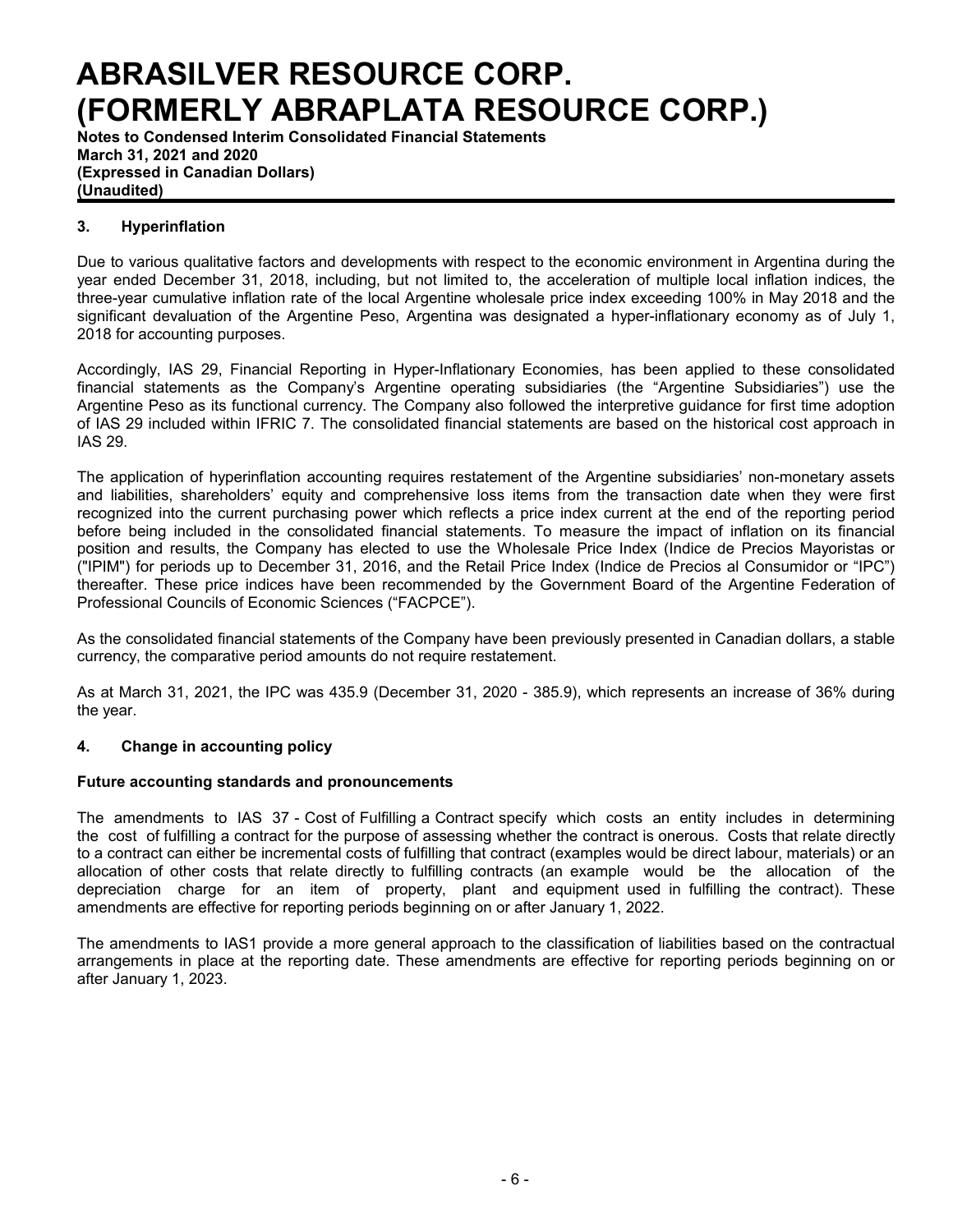**Notes to Condensed Interim Consolidated Financial Statements March 31, 2021 and 2020 (Expressed in Canadian Dollars) (Unaudited)**

### **5. Financial instruments**

### **(a) Fair value estimation**

The fair value of financial instruments are determined by valuation methods depending on hierarchy levels as defined below:

- 1. Level 1 of the fair value hierarchy includes unadjusted quoted prices in active markets for identical assets or liabilities;
- 2. Level 2 of the hierarchy includes inputs that are observable for the asset or liability, either directly or indirectly; and
- 3. Level 3 includes inputs for the asset or liability that are not based on observable market data.

The Company does not have any financial instruments included in Level 1, 2 and 3. The carrying values of financial instruments maturing in the short term approximates their fair values.

### **(b) Financial risks**

The Company may be exposed to risks of varying degrees of significance which could affect its ability to achieve its strategic objectives. The Company manages risks to minimize potential losses. The main objective of the Company's risk management process is to ensure that the risks are properly identified and that the capital base is adequate in relation to those risks. The Company's risk exposure and the impact on the Company's financial instruments are summarized below:

#### *Credit risk*

Credit risk is the risk of potential loss to the Company if the counterparty to a financial instrument fails to meet its contractual obligations.

The Company is exposed to credit risk with respect to its cash and cash equivalents and receivables. The Company's maximum exposure to credit risk is their carrying amounts disclosed in the consolidated statement of financial position. Credit risk associated with cash is minimized by placing these instruments with major Canadian financial institutions with strong investment-grade ratings as determined by a primary ratings agency. Credit risk associated with receivables is minimal as the majority of the balance is owing from Canada Revenue Agency.

#### *Liquidity risk*

Liquidity risk is the risk that the Company will not be able to meet its financial obligations as they fall due.

At March 31, 2021, the Company had a cash and cash equivalents balance of \$17,714,916 to settle current liabilities of \$288,512. All of the Company's financial liabilities other than lease liabilities have contractual maturities of less than 30 days and are subject to normal trade terms.

The Company intends to finance future requirements from share issuances, the exercise of options and/or warrants, debt or other sources. There can be no certainty of the Company's ability to raise additional financing through these means.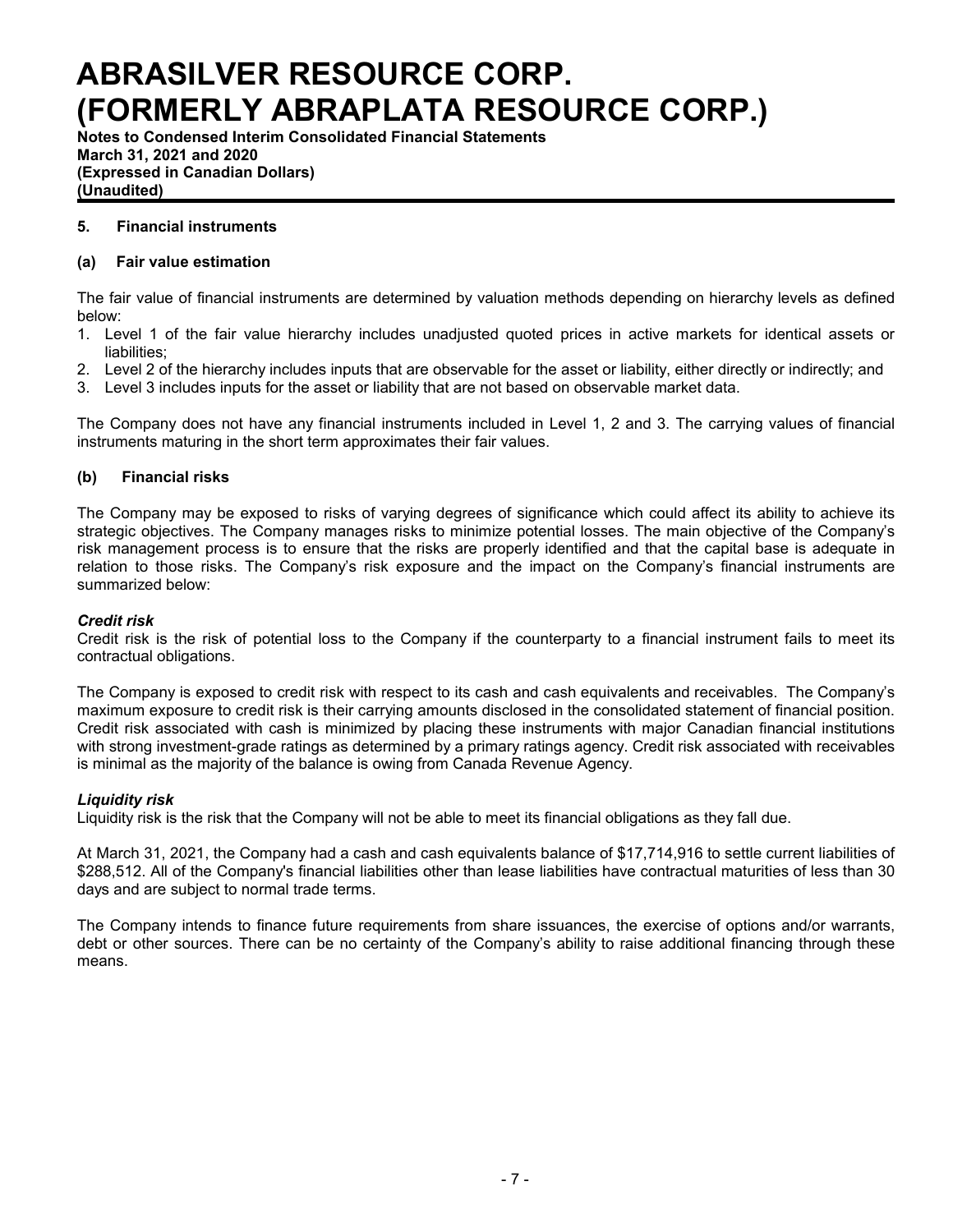**Notes to Condensed Interim Consolidated Financial Statements March 31, 2021 and 2020 (Expressed in Canadian Dollars) (Unaudited)**

### **5. Financial instruments (continued)**

#### *Market risk*

Market risk is the risk that the fair value of future cash flows of a financial instrument will fluctuate due to changes in market factors. Market risk comprises three types of risk: price risk, interest rate risk and currency risk.

#### *Price risk*

Price risk is the risk that the fair value of future cash flows of the Company's financial instruments will fluctuate because of changes in market prices. The Company is not exposed to price risks.

#### *Interest rate risk*

Interest rate risk is the risk that the fair values and future cash flows of the Company will fluctuate because of changes in market interest rates. The Company is exposed to interest rate risk to the extent that the cash, if any, maintained at financial institutions is subject to a floating rate of interest. The interest rate risk on cash is not considered significant.

#### *Currency risk*

Currency risk is the risk that the fair values or future cash flows of the Company's financial instruments will fluctuate because of changes in foreign currency exchange rates. The Company is exposed to currency risk through financial assets and liabilities denominated in currencies other than the Canadian dollar, the Company's presentation currency. The Company's financial instruments denominated in currencies that are not the Canadian dollar as at March 31, 2021 are as follows:

| Cost                                     | <b>Chilean Peso</b>      | US\$   | <b>Argentina Peso</b>    | C\$ equivalent |
|------------------------------------------|--------------------------|--------|--------------------------|----------------|
| Cash                                     | 26.613.665               | 33.167 | 21.498.880               | 377.504        |
| Accounts payable and accrued liabilities | 2.993.815                | 5.160  | 12,560,105               | 183.215        |
| Lease liability                          | $\overline{\phantom{0}}$ | 30.801 | $\overline{\phantom{0}}$ | 34.980         |

The Company's sensitivity analysis suggests that a 10% depreciation or appreciation of the foreign currencies against the Canadian dollar would have resulted in an approximate \$19,000 decrease or increase in the Company's other comprehensive income or loss.

As at March 31, 2021, US dollar amounts have been translated at a rate of C\$1.2575 per US dollar, Argentine Peso amounts have been translated at C\$0.013655 per Argentine Peso and Chilean Peso amounts have been translated at C\$0.00175 per Chilean Peso.

#### **6. Capital management**

The Company's objectives when managing capital are to safeguard the Company's ability to continue as a going concern in order to pursue the development and exploration of its mineral properties and to maintain a flexible capital structure, which optimizes the costs of capital to an acceptable risk.

The Company depends on external financing to fund its activities and there can be no guarantee that external financing will be available at terms acceptable to the Company. Additional funding will be required by the Company to complete its strategic objectives and continue as a going concern. There is no certainty that additional financing at terms that are acceptable to the Company will be available. The capital structure of the Company currently consists of common shares. The Company manages the capital structure and makes adjustments to it in light of changes in economic conditions and risk characteristics of the underlying assets. In order to maintain or adjust the capital structure, the Company may issue new debt, new shares or warrants. The Company is not subject to externally restricted capital requirements.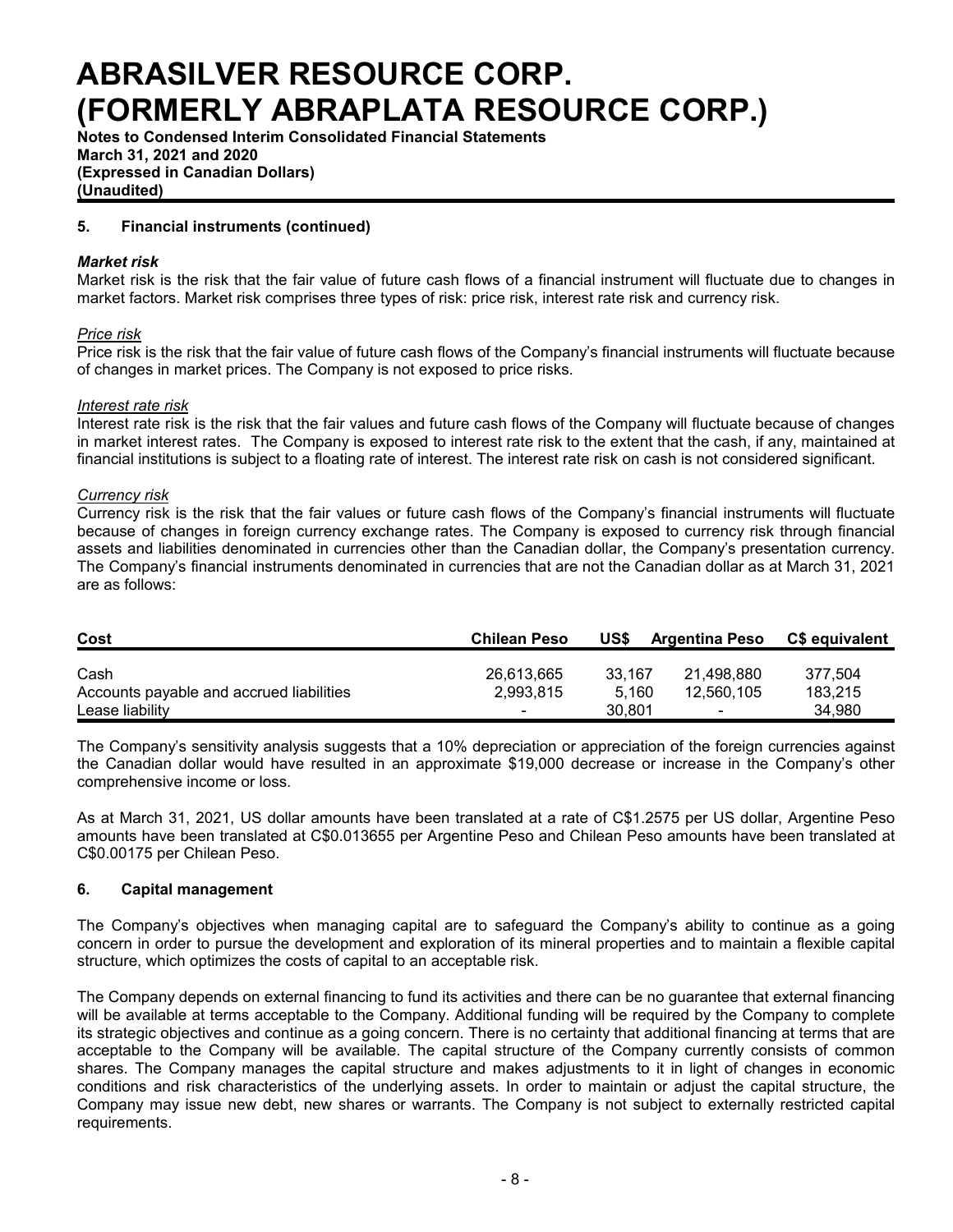**Notes to Condensed Interim Consolidated Financial Statements March 31, 2021 and 2020 (Expressed in Canadian Dollars) (Unaudited)**

## **6. Capital management (continued)**

Management reviews its capital management approach on a regular basis. There were no changes in the Company's approach to capital management.

## **7. Mineral property interests**

Through the Company's wholly-owned subsidiaries, the Company controls exploration projects in Argentina classified by the Company into the Diablillos Project, Cerro Amarillo Project, Santo Domingo and La Coipita Project and in Chile classified into the Arcas project. All acquisition costs and option payments related to these exploration projects are capitalized as mineral interests and are incurred in US dollars and translated to Canadian dollars, the presentation currency for the Company.

(a) Diablillos project

(1) On November 1, 2016, the Company closed a Share Purchase Agreement dated August 23, 2016, as amended and restated on March 21, 2017, and further amended on September 11, 2019, with SSR Mining Inc. ("SSRM") and Fitzcarraldo Ventures Inc. (the "Share Purchase Agreement") pursuant to which Huayra acquired from SSRM all of the issued and outstanding shares of Pacific Rim Mining Corporation Argentina S.A., ABP Global Inc. (BVI) and ABP Diablillos Inc. (BVI) (together, the "SSRM subsidiaries"). Through the acquisition of the SSRM subsidiaries, the Company acquired certain exploration projects in Salta and Chubut Provinces, Argentina (the "Diablillos Project" and the "Aguas Perdidas Project").

Cash consideration payable to SSRM consists of the following:

- 1. US\$300,000 on closing; this amount to be increased by an amount equal to the US dollar equivalent of the amount of Argentine Pesos deposited in entity purchased by the Company (paid);
- 2. US\$300,000 on or before February 15, 2017 (as amended) (paid);
- 3. US\$500,000 on 180th day after closing (paid);
- 4. US\$50,000 on or before January 12, 2018 (as amended) (paid);
- 5. \$ 200,000 to be paid at the closing date of the Arrangement with Aethon (paid);
- 6. US\$5,000,000 to be paid on the earlier of (paid):
- o the date on which a Diablillos Feasibility Study in respect of all or any part of the Diablillos Concessions has been obtained;
	- o July 31, 2023; and

o 90 days after demand by SSRM for payment if (a) AbraPlata's market capitalization exceeds \$100,000,000 for 20 consecutive trading days (on the primary stock exchange on which such entity's shares are traded) or (b) after November 1, 2020, the spot price of silver (based on the London Bullion Market Association (LBMA) Silver Price as published by the LBMA on its website (or should that quotation cease, another similar quotation acceptable to the parties acting reasonably) (the "Benchmark") exceeds \$25 per ounce for 20 consecutive trading days on the Benchmark;

- 7. US\$7,000,000 to be paid on the earlier of:
	- o the date on which Commercial Production occurs in respect of all or any part of the Diablillos Concessions; and o July 31, 2025.

On September 2, 2020 AbraPlata's market capitalization exceeded \$100,000,000 for twenty (20) consecutive trading days on the TSX-V for the period from and after August 6, 2020 to and including September 2, 2020. On the same day SSRM requested the US\$ 5,000,000 to be paid within 90 days. During the year ended December 31, 2020, the Company paid \$6,533,500 (US\$5,000,000) as an addition to the Diablillos project.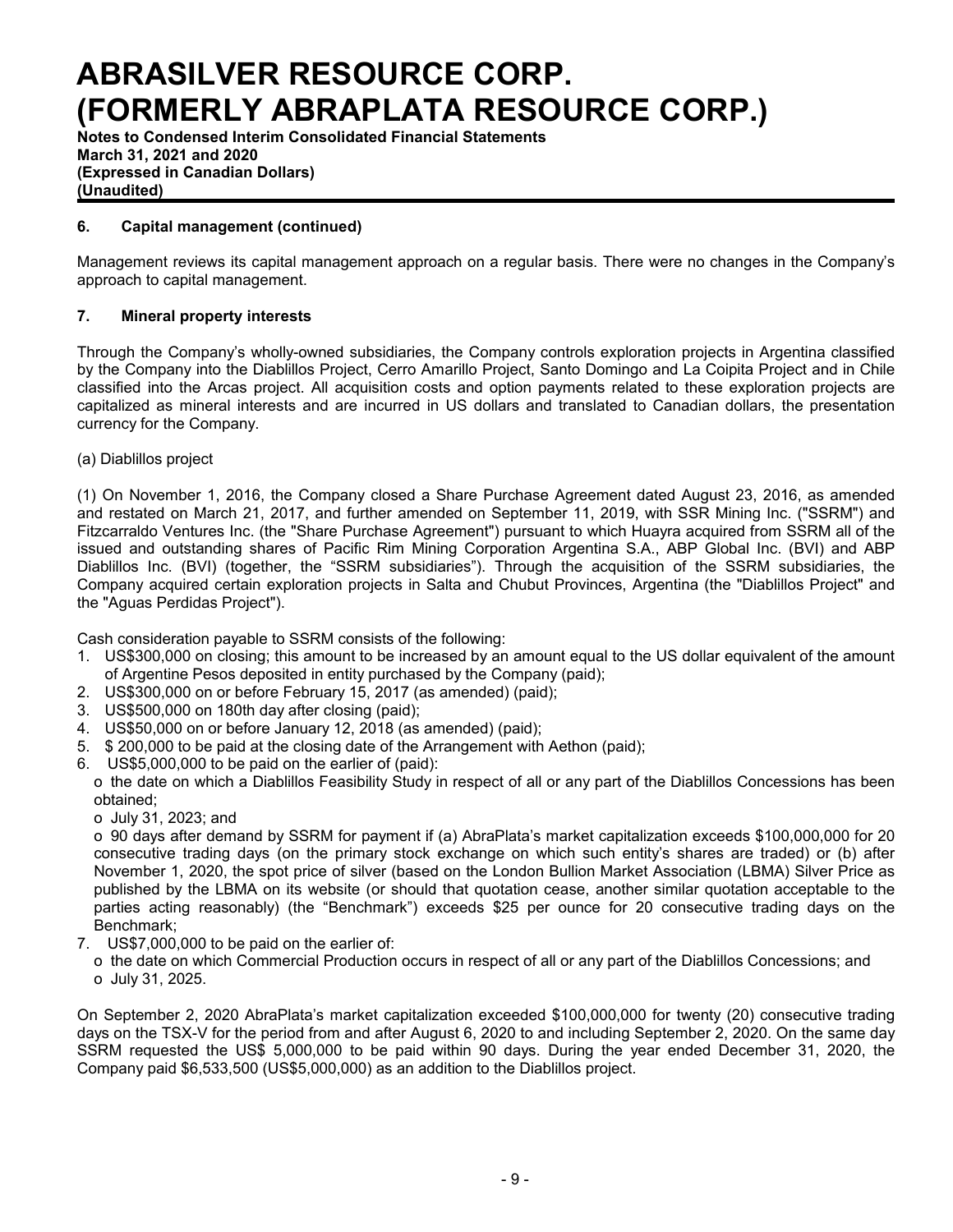**Notes to Condensed Interim Consolidated Financial Statements March 31, 2021 and 2020 (Expressed in Canadian Dollars) (Unaudited)**

## **7. Mineral property interests (continued)**

(a) Diablillos project (continued)

(1) (continued) Equity consideration consists of 11,294,609 Class B common shares of the Company which automatically converted into a number of Huayra Class A Shares that, upon the completion of the RTO, resulted in SSRM holding common shares of the Company representing 19.9% of the Company's then outstanding common shares. The Share Purchase Agreement provides SSRM an anti-dilution right to maintain 19.9% equity interest in the capital of the Company until the Company completes a qualified financing of a minimum of US\$5,000,000. During the year ended December 31, 2018 the Company completed a qualified financing and is no longer obligated to maintain SSRM's free carried equity interest. As consideration for SSRM's agreement to amend the Share Purchase Agreement, the Company issued an additional 24.15 million common shares of the Company plus payment of \$200,000.

The royalty consideration payable to SSRM consists of a 1% net smelter returns royalty. SSRM is entitled to receive advance royalty payments totaling of US\$250,000 on November 1, 2017 (paid).

These advance royalty payments will be deducted and set off against the first US\$250,000 of net smelter returns royalty payments otherwise payable in respect of the Diablillos Project. As security for the above obligations the Company has pledged to SSRM all the shares the Company acquired in the two entities which hold interest to the Diablillos Project and the Aguas Perdidas Project.

(2) On August 30, 2017 the Company signed an agreement, which was amended September 6, 2019, to acquire all of the issued and outstanding shares of Minera Cerro Bayo S.A. ("Cerro Bayo"), a privately held Argentine company. Cerro Bayo owns certain mineral rights that, as a result of a long-standing border dispute between two neighboring provinces in northwestern Argentina, overlap and potentially conflict with the Company's mineral rights to its Diablillos Ag-Au project. The acquisition of the potentially conflicting mineral rights through the acquisition of Cerro Bayo means that the Company will retain its title to the Diablillos Ag-Au project regardless of the ultimate outcome of the provincial border dispute.

Cash and equity consideration payable under the agreement is as follows:

- 1. US\$225,000 upon closing (paid);
- 2. US\$175,000 on or before February 28, 2018 (paid);
- 3. US\$15,000 upon signing of the September 6, 2019, amendment (paid);
- 4. US\$350,000 and 300,000 common shares on or before November 30, 2019 (paid and issued);
- 5. US\$65,000 on or before April 30, 2020 (paid);
- 6. US\$65,000 and 200,000 common shares on or before October 31, 2020 (paid and issued);
- 7. US\$65,000 on or before April 30, 2021(paid subsequent to March 31, 2021);
- 8. US\$65,000 on or before October 31, 2021;
- 9. US\$65,000 on or before April 30, 2022;
- 10. US\$65,000 on or before October 31, 2022;
- 11. US\$1,000,000 on or before July 31, 2023; and
- 12. US\$1,170,000 on or before July 31, 2025.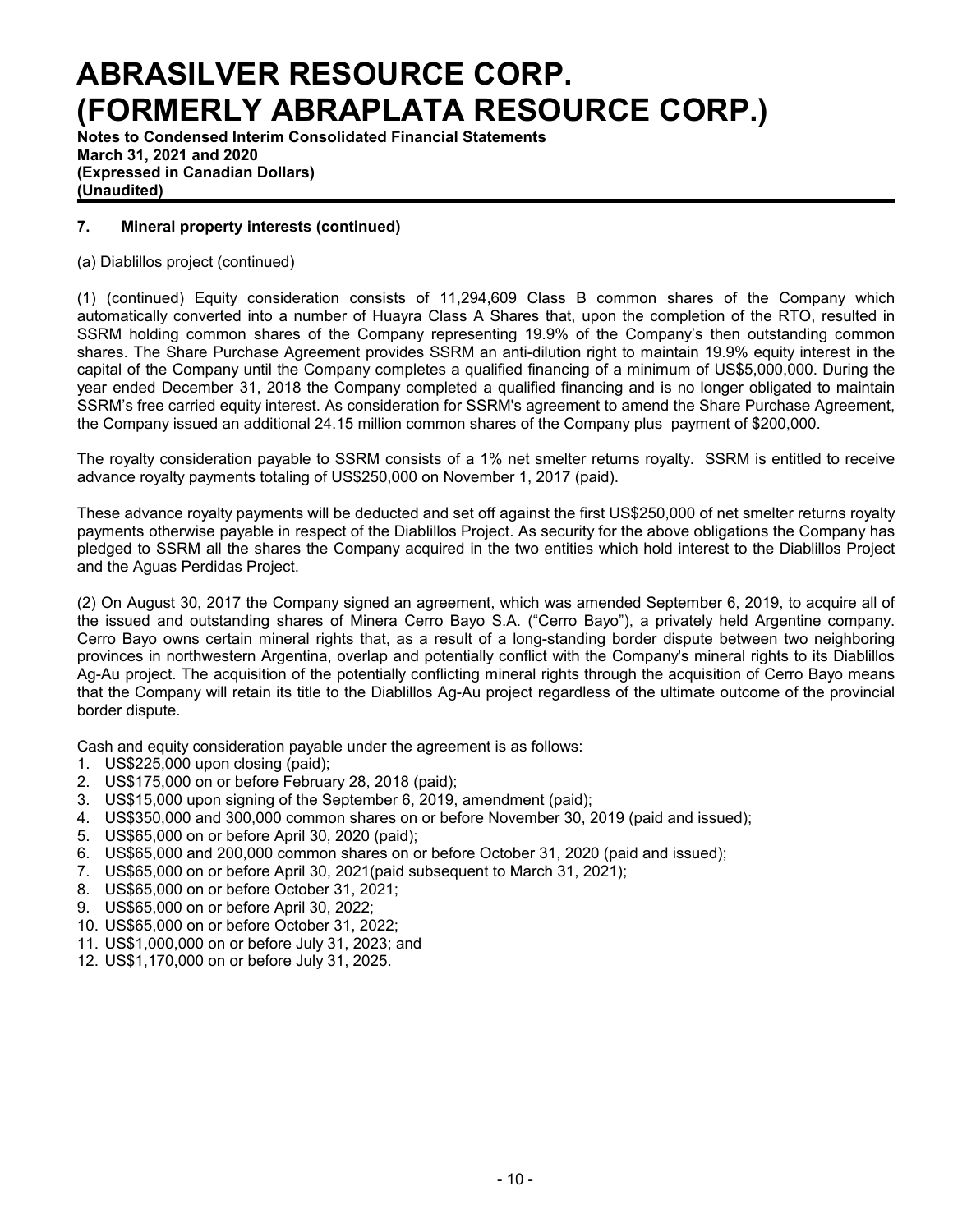**Notes to Condensed Interim Consolidated Financial Statements March 31, 2021 and 2020 (Expressed in Canadian Dollars) (Unaudited)**

## **7. Mineral property interests (continued)**

### (b) Cerro Amarillo project

On July 14, 2016, AbraPlata Argentina S.A., a wholly owned subsidiary of the Company, signed an agreement for the right to purchase the Cerro Amarillo project located in the province of Mendoza in Argentina. This agreement is a replacement agreement to the one that was entered into in 2010.

The Company made the following payments:

- 1. US\$25,000 in October 2016, deferred to May 2017 (paid)
- 2. and will pay US\$25,000 annually every November, starting in November 2017, until the earlier of the ratification of appropriate permits or the receipt of exploration permits given in accordance with the legislature of the province of Mendoza (the "Notification Date"). The Company will then make a series of installments in total of US\$875,000 over 48-month period from the Notification Date. The due date for November 2018 payment was extended to January 10, 2019 and paid during the year ended December 31, 2019.

An exercise fee of US\$2,500,000 will be due by the end of 60 months period from the Notification Date. The underlying owners are also entitled to a 1% NSR royalty which can be purchased back for US\$3,000,000.

Due to uncertainty of the timing for the completion of the glaciers inventory and the ratification of the permits, the Company wrote down the Cerro Amarillo project to \$1 during the fifteen months ended December 31, 2017. During the year ended December 31, 2019, management decided to pursue exploration on the property again and accordingly, commenced capitalizing acquisition costs incurred.

During the year ended December 31, 2020, the management evaluated its project portfolio including the new acquisitions and elected not to continue with the Cerro Amarillo project purchase. As a result, the November 2020 payment was not made and the property will be dropped and all prior costs have been written off.

#### (c) La Coipita Project

On January 31, 2020, AbraPlata entered into a letter agreement, through its wholly owned subsidiary, AbraPlata Argentina SA, to acquire a 100% interest in the La Coipita project ("La Coipita") located in San Juan province, Argentina by paying a total of US\$4,265,000 in staged payments over 60 months (US\$165,000 paid) to the optionors ("Project Owners").

Cash consideration payable per the letter agreement were as follows:

- 1. US\$35,000 upon celebration of the letter agreement (paid)
- 2. US\$30,000 in February 2020 (paid)
- 3. US\$100,000 in January 2021 (paid)
- 4. US\$200,000 in January 2022
- 5. US\$400,000 in January 2023
- 6. US\$1,000,000 in January 2024
- 7. US\$2,500,000 in January 2025

In the event the project is placed into commercial production, the Project Owners shall be entitled to collect 1.1% of the net smelter return ("NSR"), of which AbraPlata may purchase for US\$3,000,000 during the 60 months after the first staged payment was made, or for US\$5,000,000 thereafter until start-up of construction of the project.

On February 5, 2020, AbraPlata Argentina SA entered into a binding letter agreement with Altius Resources Inc. to sell its right to acquire the 1.1% NSR from the Project Owners. In consideration, Altius will invest in AbraPlata by way of subscription for common shares or share units in its next equity financing a minimum sum of \$125,000 (received).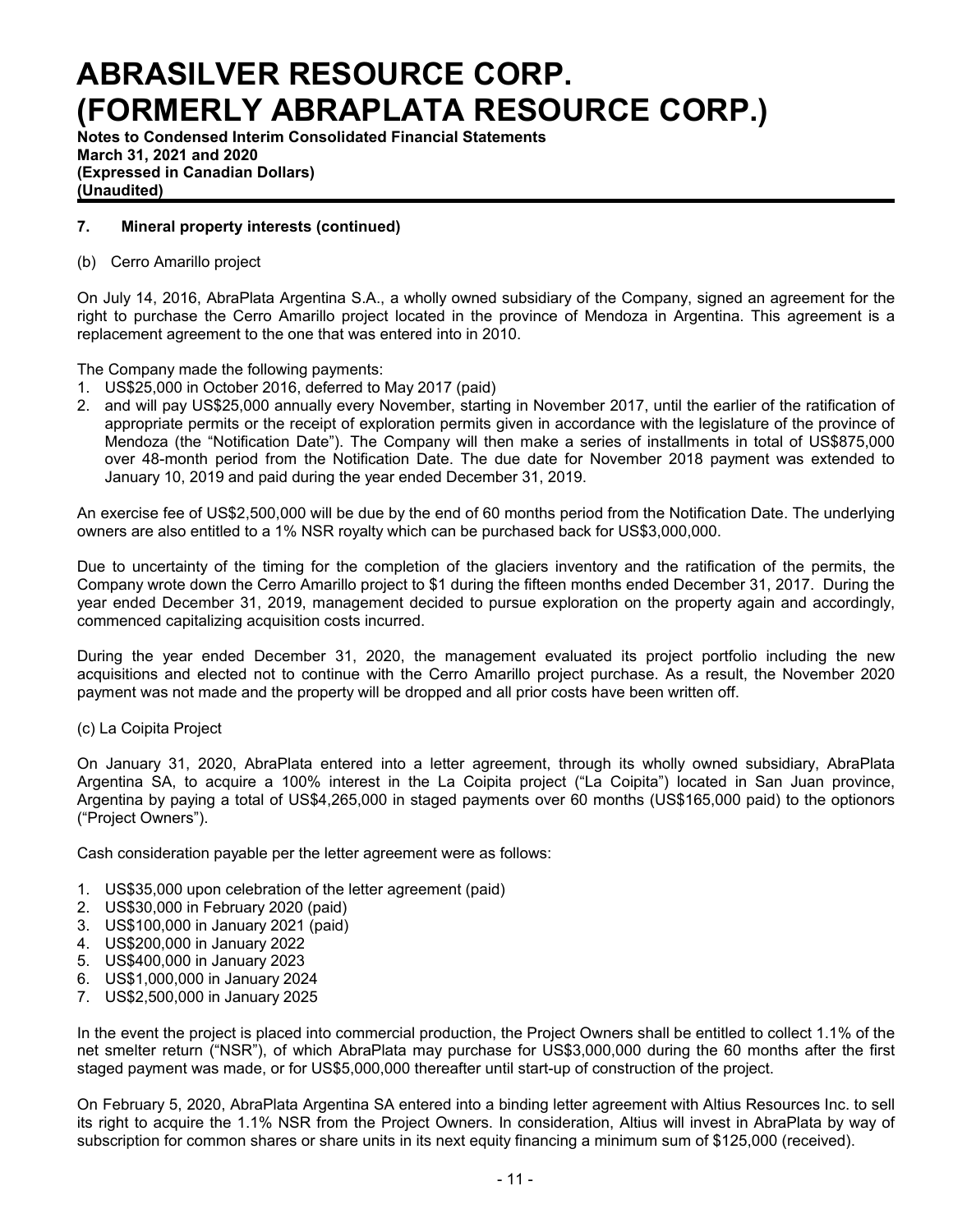**Notes to Condensed Interim Consolidated Financial Statements March 31, 2021 and 2020 (Expressed in Canadian Dollars) (Unaudited)**

### **7. Mineral property interests (continued)**

### (d) Arcas Project

On December 19, 2019, the Company completed a plan of arrangement (the "Arrangement") with Aethon, whereby each former Aethon shareholder received 3.75 common shares in the capital of AbraPlata for each Aethon common share held prior to the Arrangement. This transaction has been determined to be an acquisition of assets and the Arcas Project of Aethon was deemed to be acquired on December 19, 2019 by the Company.

On January 23, 2018, Aethon entered into the option agreement with the optionors, as amended February 28, 2018, pursuant to which Aethon has been granted the option to earn a 100% interest in four blocks of exploration-stage mineral concessions with prospective copper and gold targets located in northern Chile, subject to certain underlying royalties.

The consideration for the purchase of the databases and the grant of the option is the issuance of an aggregate of 11,200,000 common shares of Aethon (issued). To exercise the option, Aethon must incur cumulative expenditures of at least \$750,000 on the exploration and development of the properties within 18 months from the closing of the qualifying transaction of which at least \$500,000 must be incurred within 12 months from the closing date. Aethon must also pay an aggregate of \$1,000 to the optionors. Any production from the Properties is subject to an existing 0.98% gross sales royalty in favour of a third party and a new 1.02% gross sales royalty in favour of the Optionors, for a total gross sales royalty of 2.0%.

On April 4, 2019, Aethon announced that it had exercised its option to acquire a 100% interest in the properties.

On September 11, 2019, Aethon entered into an Earn-In with Option to Joint Venture Agreement with Rio Tinto Mining and Exploration Limited / Agencia En Chile, a member of the Rio Tinto Group ("Rio Tinto"), to acquire an interest in the Arcas project. Rio Tinto has the right but not the obligation to earn up to a 75% interest in the Arcas Project by funding project expenditures of up to US\$25 million as follows:

1st Option: If Rio Tinto incurs total project expenditures of US\$4 million within 3 years, and makes aggregate cash payments of US\$300,000 during the first two years, it will have the right to acquire a 51% interest in the Arcas project ("Stage 1 earn-in project expenditure") through the acquisition of 51% stock of a new company ("Opco") that will be incorporated. To exercise the option, Rio Tinto shall make the cash payments before the following dates:

- 1. US\$100,000 on or before the first anniversary date (received);
- 2. US\$200,000 on or before the second anniversary date;

2nd Option: If Rio Tinto incurs additional project expenditures of US\$5 million over the subsequent 2 year period, it will have a right to acquire an additional 14% interest in Opco (holder of the Arcas project), resulting in its total interest being 65%; and

3rd Option: If Rio Tinto incurs additional project expenditures of US\$16 million over the subsequent 3 year period, it will have a right to acquire an additional 10% interest in Opco (holder of the Arcas project), resulting in its total interest being 75%;

Rio Tinto has agreed to incur minimum project expenditures of US\$1 million within 18 months of securing all necessary approvals to conduct drilling activities which is to be part of the Stage 1 earn-in project expenditure. As of March 31, 2021, that commitment has been satisfactorily fulfilled.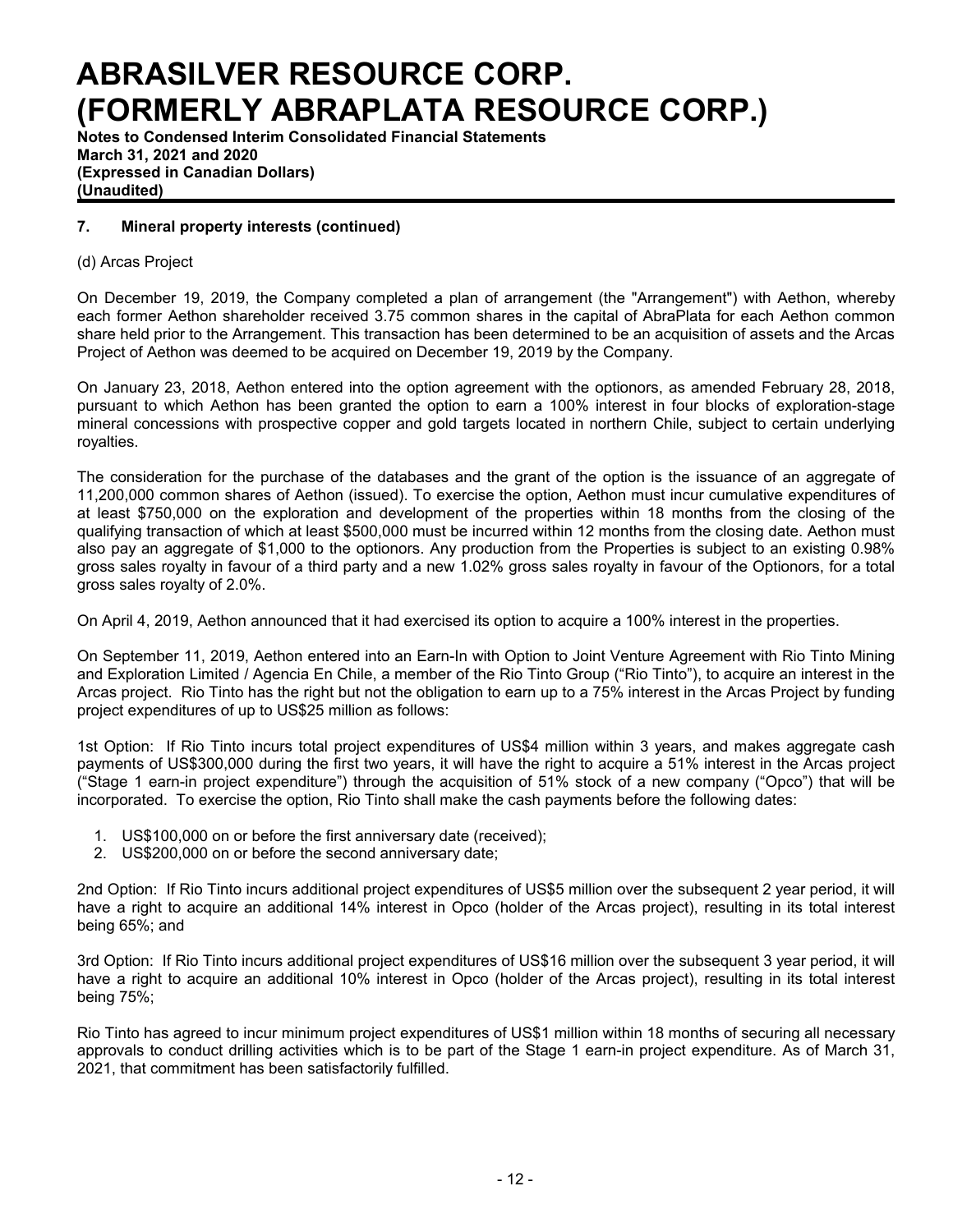**Notes to Condensed Interim Consolidated Financial Statements March 31, 2021 and 2020 (Expressed in Canadian Dollars) (Unaudited)**

## **7. Mineral property interests (continued)**

## (d) Arcas Project (continued)

In the event Rio Tinto withdraws from the Arcas Project, it will pay Aethon an amount equaling the cost to maintain the Arcas Project concessions for the 12 month period commencing on the date of termination that have not already been paid.

Under the terms of the agreement, Rio Tinto shall have the right to form a Joint Venture ("JV") with the following key terms:

- 1. The JV (Opco) may be formed with 51% to Rio Tinto and 49% to Aethon upon satisfaction of the 1st Option; 65% to Rio Tinto and 35% to Aethon upon satisfaction of the 2nd Option; or 75% to Rio Tinto and 25% to Aethon upon satisfaction of the 3rd Option.
- 2. The JV will be managed by Rio Tinto and funded by each participant in accordance with their interest.
- 3. Aethon may elect not to fund its interest and be diluted down to a 10% interest. If Aethon is diluted below a 10% interest, its interest will convert to a 1% net smelter royalty capped at US\$50 million.
- 4. Each party will have a right of first refusal should the other party wish to divest its shareholder interest.

During the year ended December 31, 2020, the Company recorded the US\$100,000 received from Rio Tinto as other income in the consolidated statements of loss and comprehensive loss.

#### (e) Santo Domingo project

On August 21, 2020, AbraPlata formalized a letter agreement, through its wholly owned subsidiary, AbraPlata Argentina SA, to acquire a 100% interest in the Santo Domingo - Marayes project located in San Juan province, Argentina by paying a total of US\$2,500,000 in staged payments over 96 months (US\$10,000 paid) to the optionors.

Cash consideration payable per the letter agreement were as follows:

- 1. US\$10,000 before October 21,2020 (paid)
- 2. US\$ 15,000, in February 2021 (in negotiation)
- 3. US\$ 25,000 in August 2021
- 4. US\$ 50,000 in August 2022
- 5. US\$ 100,000 in August 2023
- 6. US\$ 150,000 in August 2024
- 7. US\$ 200,000 in August 2025
- 8. US\$ 250,000 in August 2026
- 9. US\$ 500,000 in August 2027
- 10. US\$ 1,200,000 in August 2028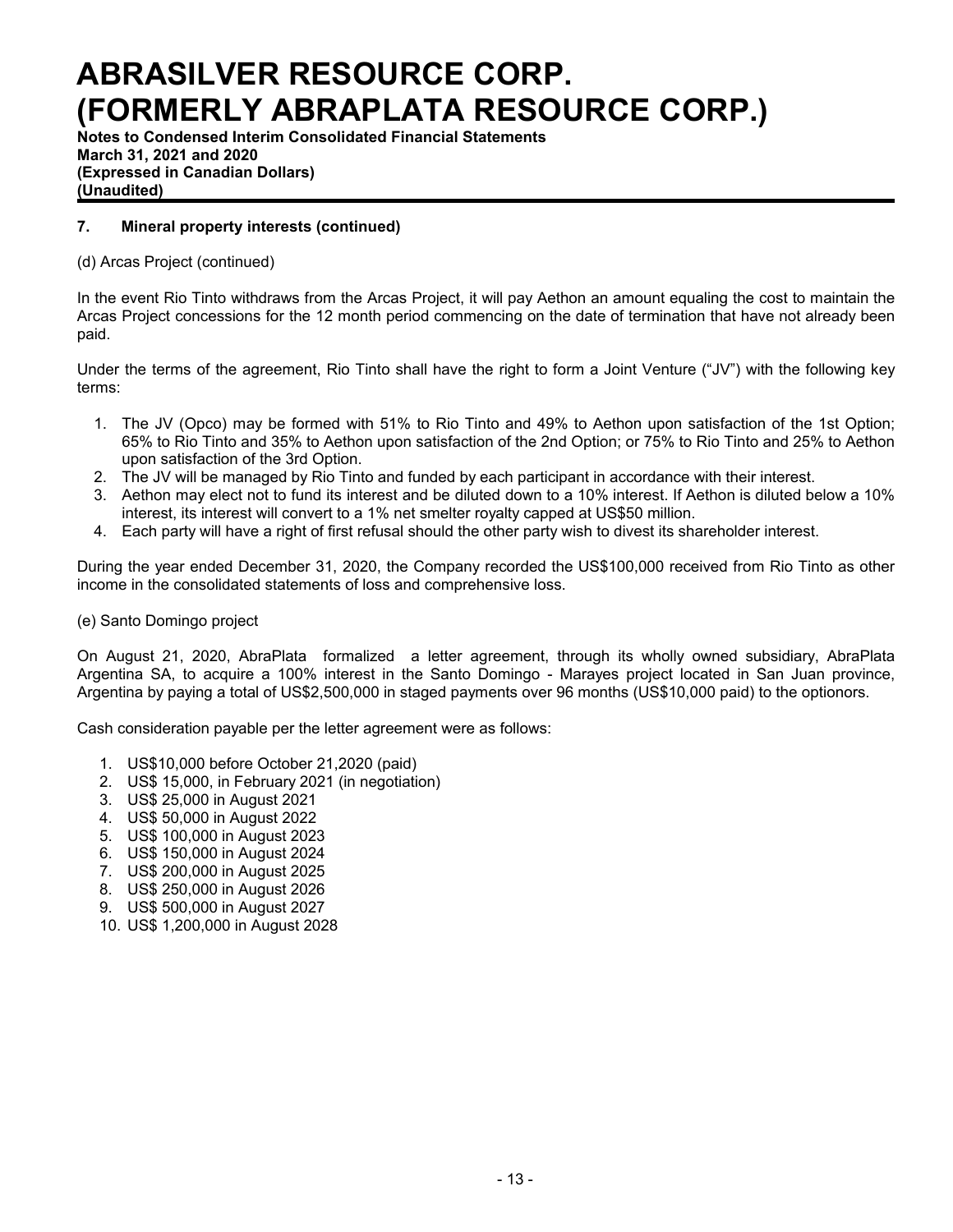**Notes to Condensed Interim Consolidated Financial Statements March 31, 2021 and 2020 (Expressed in Canadian Dollars) (Unaudited)**

## **7. Mineral property interests (continued)**

|                              | <b>Diablillos</b><br>Argentina | Cerro<br>Amarillo | La Coipita<br><b>Project</b> |     | Santo<br>Domingo project |    | <b>Arcas</b><br><b>Project</b> | <b>Total</b>  |
|------------------------------|--------------------------------|-------------------|------------------------------|-----|--------------------------|----|--------------------------------|---------------|
| December 31, 2019            | 5.765.795<br>\$                | \$<br>65.956      | \$                           | \$  | -                        | \$ | 4,531,220                      | \$10,362,971  |
| Additions, cash              | 6.710.229                      |                   | 82,272                       |     | 12,529                   |    |                                | 6,805,030     |
| Additions, shares            | 65.000                         |                   |                              |     |                          |    |                                | 65.000        |
| Write-off                    |                                | (70, 203)         |                              |     |                          |    | $\overline{\phantom{a}}$       | (70, 203)     |
| Hyperinflationary adjustment | 1.736.505                      | 16.256            | 24,193                       |     | 914                      |    |                                | 1,777,868     |
| Foreign exchange translation | (2, 264, 873)                  | (12,009)          |                              |     |                          |    | 98,899                         | (2, 177, 983) |
| December 31, 2020            | \$12,012,656                   | \$                | \$<br>106.465                | \$. | 13.443                   | \$ | 4.630.119                      | \$16,762,683  |
| Additions, cash              |                                |                   | 125.626                      |     | 19.970                   |    |                                | 145.596       |
| Hyperinflationary adjustment | 1.404.482                      |                   | 97.384                       |     | 1.570                    |    |                                | 1.503.436     |
| Foreign exchange translation | (1, 178, 945)                  |                   | (10, 449)                    |     | (1,319)                  |    | (146,989)                      | (1,337,702)   |
| March 31, 2021               | \$12,238,193                   | \$                | \$<br>319.026                | S   | 33.664                   | S  | 4.483.130                      | \$17.074.013  |

### **8. Evaluation and exploration expenses**

| Three months ended March 31, | 2021               | 2020      |
|------------------------------|--------------------|-----------|
| <b>Diablillos</b>            |                    |           |
| Camp costs                   | \$<br>345,967 \$   | 64,241    |
| <b>Drilling</b>              | 1,548,391          | 244,393   |
| Legal and regulatory fee     | 9,711              | 5,220     |
| Engineering                  | 65,084             |           |
| Geology and lab              | 64,975             |           |
| Personnel costs              | 130,271            | 50,683    |
| Travel and transport         | 33,821             | 21,656    |
| Administration               | 10,727             | 282       |
| Impact of hyperinflation     | 111,413            | 21,777    |
|                              | \$<br>2,320,360 \$ | 408,252   |
|                              |                    |           |
| <b>Cerro Amarillo</b>        |                    |           |
| Camp costs                   | \$                 | \$<br>131 |
| Legal and regulatory fee     |                    |           |
| Administration               |                    |           |
| Impact of hyperinflation     |                    | 6         |
|                              | \$                 | \$<br>137 |
| La Coipita                   |                    |           |
| Legal and regulatory fee     | \$<br>7,382        | \$        |
| Travel and transport         | 1,076              |           |
| Impact of hyperinflation     | 620                |           |
|                              |                    |           |
|                              | \$<br>9,078        | \$        |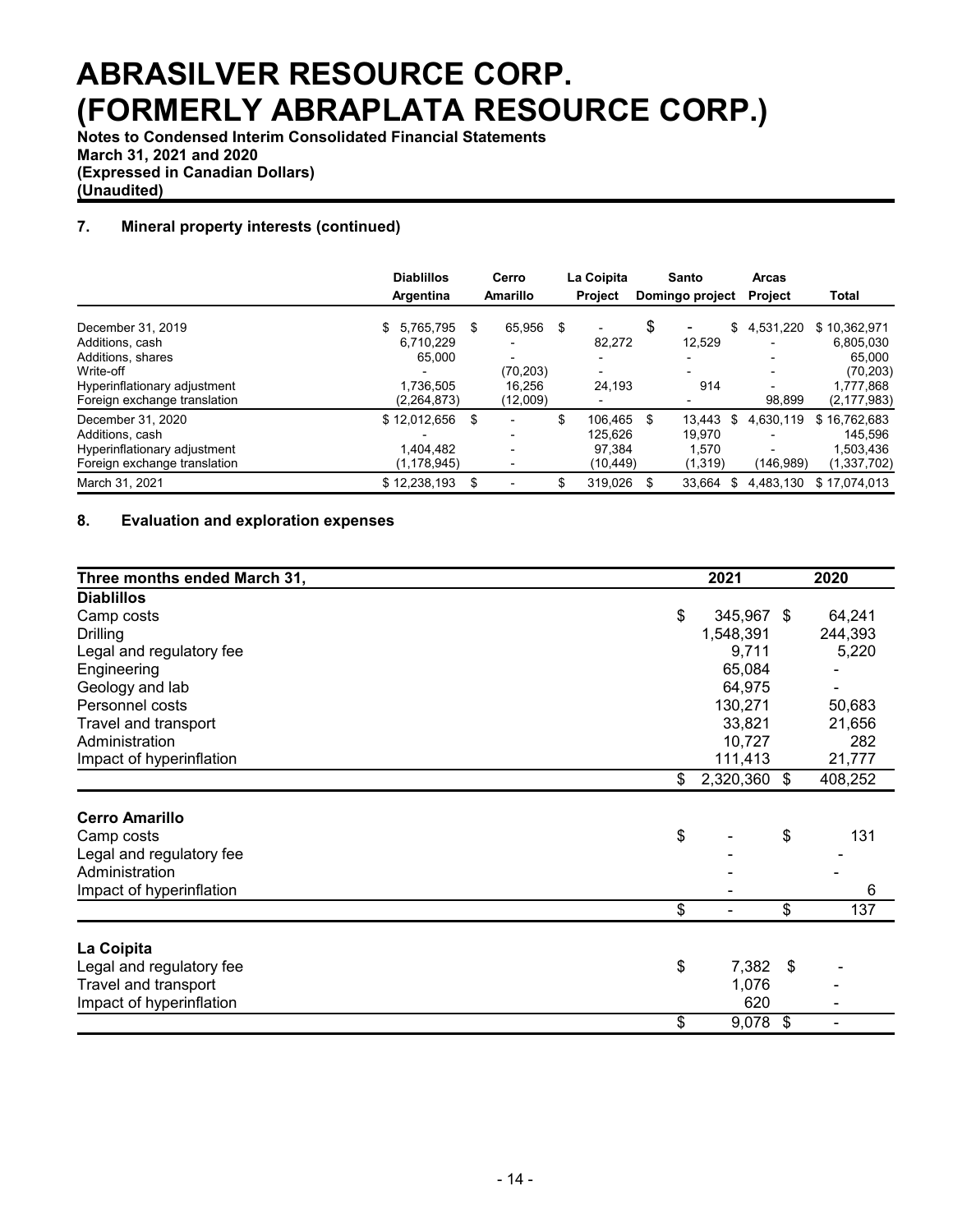**Notes to Condensed Interim Consolidated Financial Statements March 31, 2021 and 2020 (Expressed in Canadian Dollars) (Unaudited)**

## **8. Evaluation and exploration expenses (continued)**

| <b>Santo Domingo</b>                             |                 |     |                      |
|--------------------------------------------------|-----------------|-----|----------------------|
| Camp costs                                       | \$<br>994       | -\$ |                      |
| Legal and regulatory fee                         | 16,507          |     |                      |
| Geology                                          | 103             |     |                      |
| Administration                                   | 2,707           |     |                      |
| Travel                                           | 3,351           |     |                      |
| Impact of hyperinflation                         | 1,443           |     |                      |
|                                                  | \$<br>25,105 \$ |     |                      |
| Arcas project                                    |                 |     |                      |
| Administration                                   | \$<br>3,997     | \$  |                      |
| <b>Total evaluation and exploration expenses</b> | \$<br>2,358,540 | \$  | 408,389              |
| 9.<br><b>Right-of-use Assets</b>                 |                 |     |                      |
|                                                  |                 |     | <b>Office leases</b> |
| Balance, December 31, 2019                       |                 | \$  | 39,231               |
| Addition                                         |                 |     | 53,706               |
| Depreciation                                     |                 |     | (23, 970)            |
| Lease modification                               |                 |     | (9,718)              |
| Impact of hyperinflation                         |                 |     | (129)                |
| Impact of foreign exchange                       |                 |     | 288                  |
| Balance, December 31, 2020                       |                 | \$  | 59,408               |
| Depreciation                                     |                 |     | (6, 783)             |
| Impact of hyperinflation                         |                 |     | 94                   |
| Impact of foreign exchange                       |                 |     | (4, 763)             |
| Balance, March 31, 2021                          |                 | \$  | 47,956               |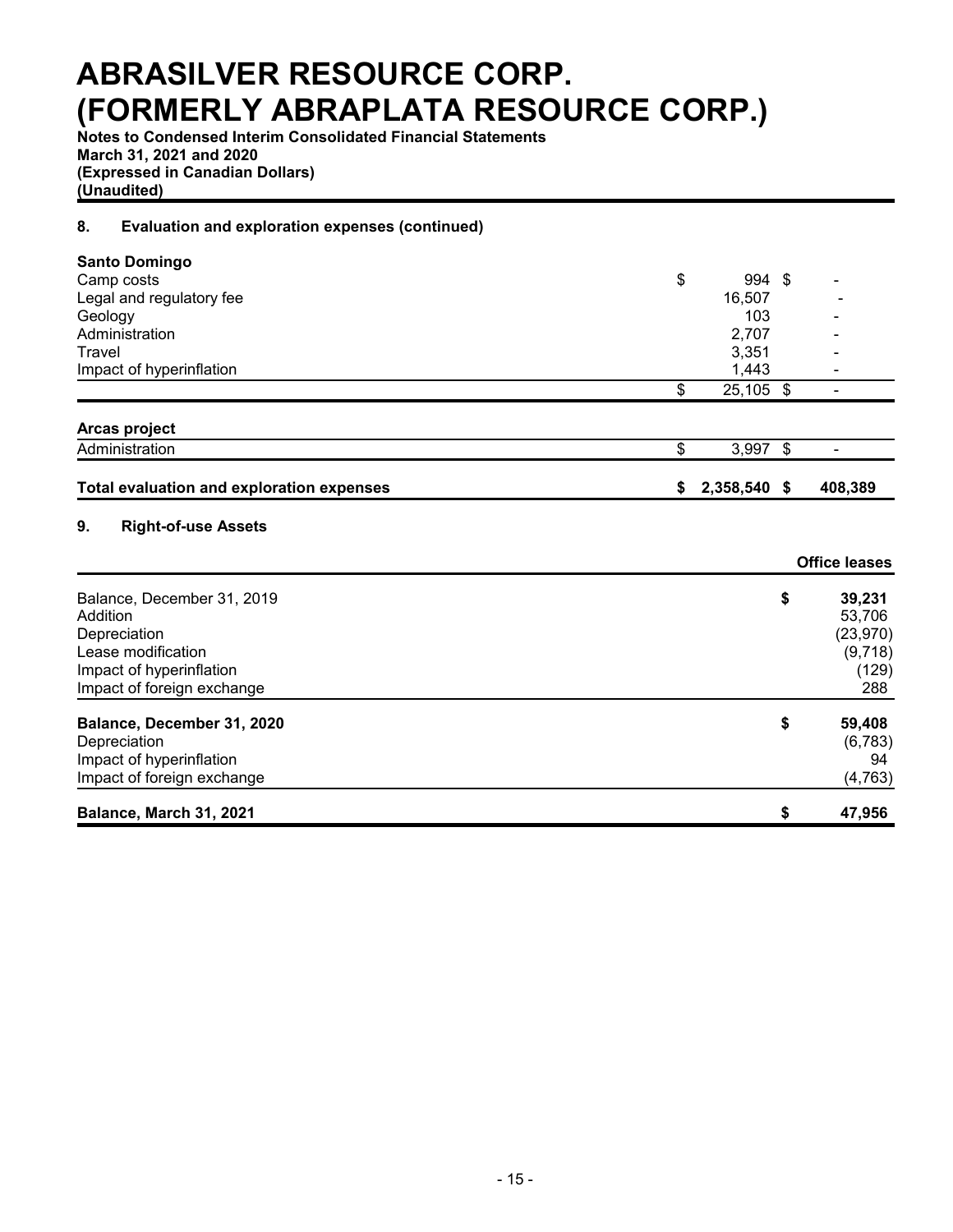**Notes to Condensed Interim Consolidated Financial Statements March 31, 2021 and 2020 (Expressed in Canadian Dollars) (Unaudited)**

### **10. Lease Liabilities**

| Balance, December 31, 2019 | 33,970       |
|----------------------------|--------------|
| Additions                  | 53,706       |
| Accretion                  | 1,810        |
| Lease payments             | (25, 809)    |
| Lease modification         | (9,718)      |
| Impact of hyperinflation   | 261          |
| Impact of foreign exchange | (514)        |
| Balance, December 31, 2020 | \$<br>53,706 |
| Accretion                  | 1,557        |
| Lease payments             | (7,677)      |
| Impact of hyperinflation   | 83           |
| Impact of foreign exchange | (4,279)      |
| Balance, March 31, 2021    | \$<br>43,390 |
|                            |              |
| <b>Allocated as:</b>       |              |
| Current                    | \$<br>19,564 |
| Long-term                  | 23,826       |
|                            | \$<br>43,390 |

#### **11. Share capital**

#### a) Authorized

Authorized: Unlimited common shares without par value. Unlimited first preferred shares without par value. Unlimited second preferred shares without par value.

#### b) Issued share capital

As at March 31, 2021, 6,768,750 shares remain in escrow (December 31, 2020 – 6,768,750).

On September 1, 2020 the Company closed its non-brokered private placement (the "Placement"). In connection with the closing of the Placement, the Company issued 66,666,666 units (each, a "Unit") at a price of \$0.27 per Unit for gross proceeds of \$18,000,000. Each Unit consists of one common share in the equity of the Company (each, a "Common Share") and one-half of one share purchase warrant (each, a "Warrant"). Each Warrant will entitle the subscriber to purchase one additional Common Share at a price of \$0.40 until the second (2nd) anniversary of the closing date of the Offering (the "Expiry Date"). Notwithstanding the foregoing, in the event that after January 2, 2021, the volume weighted average price on the TSX Venture Exchange has been at least \$0.70 for 20 consecutive trading days, the Company may deliver a notice to the holders of Warrants accelerating the Expiry Date to the date that is 30 days following such notice, and any unexercised Warrants after such period shall automatically expire. The warrants were valued at \$4,022,934 using the Black-Scholes valuation model with the following assumptions: share price of \$0.42, risk free rate of 0.27%, dividend yield of 0%, time to expiry of 2 years and volatility of 140.38%. The Company paid finder's fees of \$1,029,817 and incurred \$89,398 in share issue costs. The Company also issued 3,645,834 broker warrants which were valued at \$1,138,866 using the Black-Scholes valuation model with the following assumptions: share price of \$0.42, exercise price of \$0.40, risk free rate of 0.27%, dividend yield of 0%, time to expiry of 2 years and volatility of 140.38%.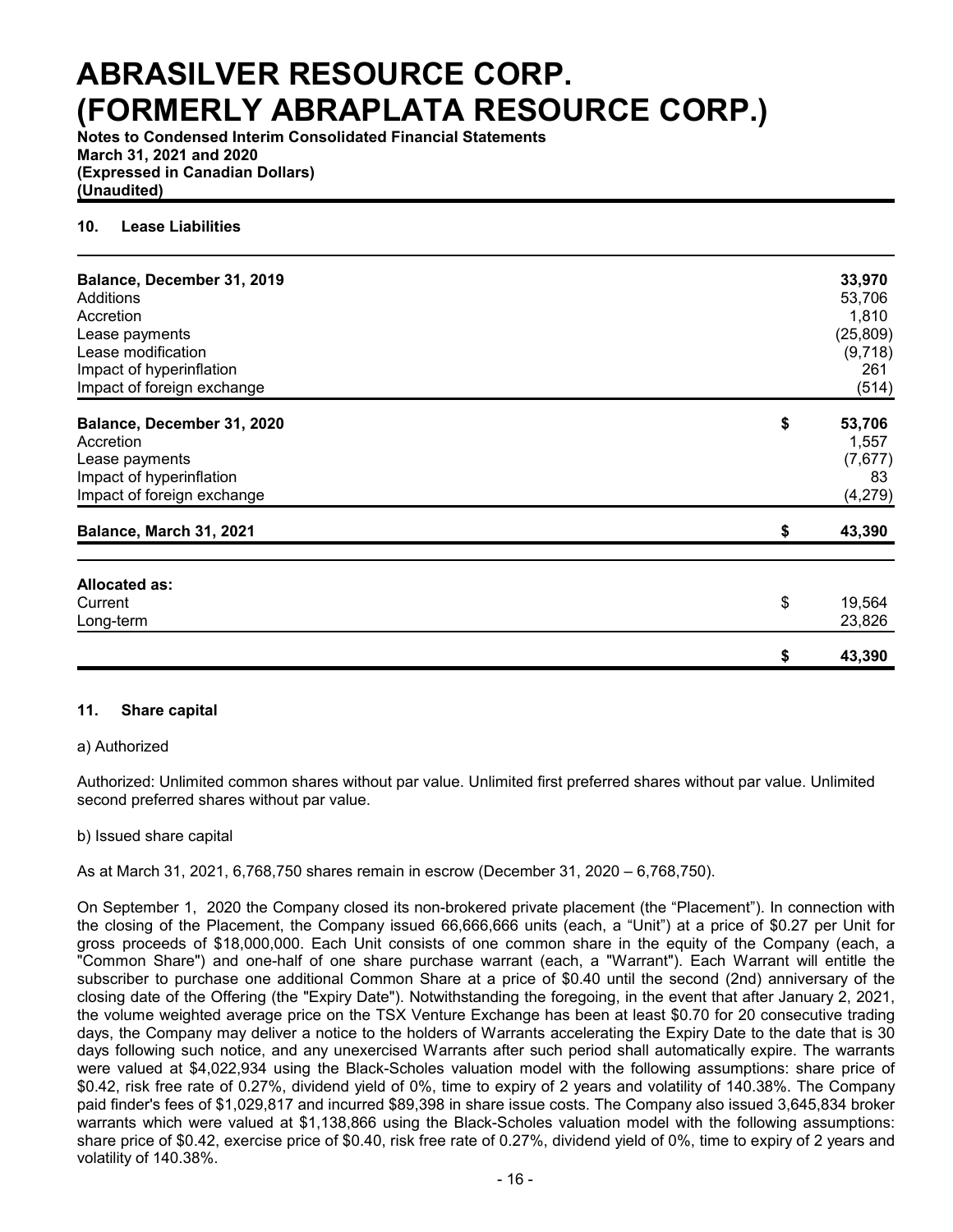**Notes to Condensed Interim Consolidated Financial Statements March 31, 2021 and 2020 (Expressed in Canadian Dollars) (Unaudited)**

## **11. Share capital (continued)**

b) Issued share capital (continued)

On July 9, 2020 the Company closed its non-brokered private placement (the "Placement"). In connection with the closing of the Placement, the Company issued 43,478,261 units (each, a "Unit") at a price of \$0.115 per Unit for gross proceeds of \$5,000,000. Each Unit consists of one common share in the equity of the Company (each, a "Common Share") and one share purchase warrant (each, a "Warrant"). Each Warrant will entitle the subscriber to purchase one additional Common Share at a price of \$0.17 until the second (2nd) anniversary of the closing date of the Offering (the "Expiry Date"). The warrants were valued at \$1,770,882 using the Black-Scholes valuation model with the following assumptions: share price of \$0.18, risk free rate of 0.28%, dividend yield of 0%, time to expiry of 2 years and volatility of 136.92%. The Company paid finder's fees of \$251,274 and incurred \$59,703 in share issue costs. The Company also issued 2,086,800 broker warrants which were valued at \$261,818 using the Black-Scholes valuation model with the following assumptions: share price of \$0.18, exercise price of \$0.17, risk free rate of 0.28%, dividend yield of 0%, time to expiry of 2 years and volatility of 136.92%.

On May 14, 2020 the Company closed a non-brokered private placement (the "Placement"). In connection with the closing of the Placement, the Company issued 25,000,000 units (each, a "Unit**")** at a price of \$0.08 per Unit for gross proceeds of \$2,000,000. Each Unit consists of one common share in the equity of the Company (each, a "Common Share") and one share purchase warrant (each, a "Warrant"). Each Warrant entitles the subscriber to purchase one additional Common Share at a price of \$0.15 until the third (3rd) anniversary of the closing date of the Offering (the "Expiry Date"). The warrants were valued at \$713,419 using the Black-Scholes valuation model with the following assumptions: share price of \$0.08, risk free rate of 0.25%, dividend yield of 0%, time to expiry of 3 years and volatility of 124.13%. The Company paid finder's fees of \$56,940 and incurred \$45,311 in share issue costs.

On October 31, 2019, the Company closed a nonbrokered private placement of 25,000,000 units at a price of \$0.06 per unit for gross proceeds of \$1,500,000. Each unit consists of one common share of the Company and one common share purchase warrant. Each warrant entitles the holder thereof to acquire one additional common share at a price of \$0.10 for a period of twenty four months. The warrants were valued at \$518,972 using the pro-rata method using the Black-Scholes valuation model with the following assumptions: share price of \$0.055, risk free rate of 1.42%, dividend yield of 0%, time to expiry of 2 years and volatility of 134%. The Company paid finder's fees of \$8,100 and incurred \$9,122 share issue costs.

On April 18, 2019 the Company closed a non-brokered private placement of 15,000,000 units at a price of \$0.05 per unit for total gross proceeds of \$750,000. Each unit consisted of one common share and one non-transferable common share purchase warrant. Each warrant is exercisable for five years to purchase an additional common share at a price of \$0.10. The warrants were valued at \$279,938 using the pro-rata method using the Black-Scholes valuation model with the following assumptions: share price of \$0.06, risk free rate of 1.61%, dividend yield of 0%, time to expiry of 5 years and volatility of 93%. The Company paid finder's fees of \$2,400 and incurred \$10,923 in share issue costs.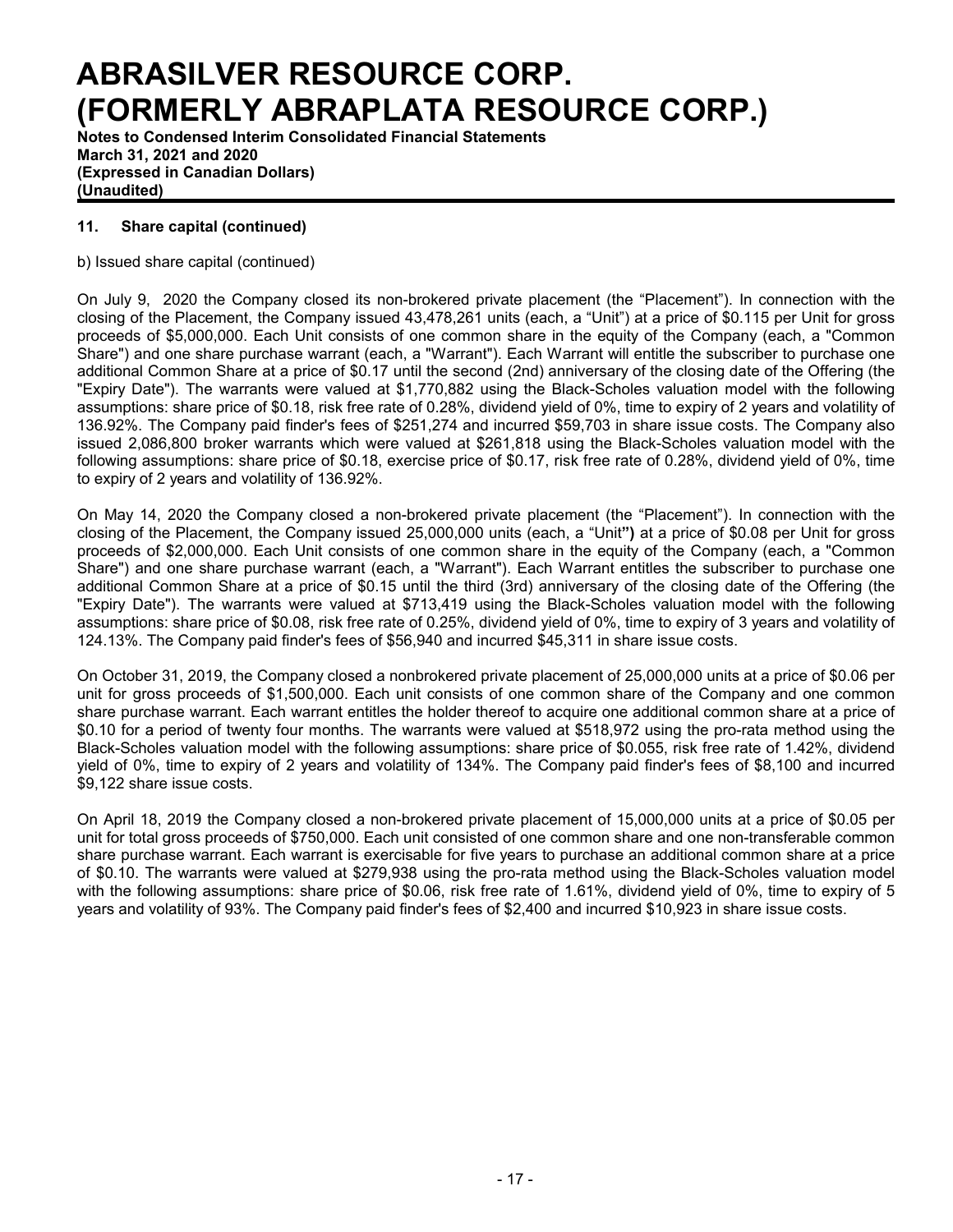**Notes to Condensed Interim Consolidated Financial Statements March 31, 2021 and 2020 (Expressed in Canadian Dollars) (Unaudited)**

## **11. Share capital (continued)**

### c) Stock options

On January 25, 2021, the Company granted 3,157,500 Options to Directors, Officers and Consultants. The exercise price is \$0.39 and will expire on January 25, 2026. The options will vest as follow: 25% six months from the date grant and 25% every 6 months thereafter. The fair value of the stock options was determined to be \$1,142,307 using the Black-Scholes option pricing model with the following assumptions: 5 years expected life; share price at the grant date of \$0.39; 100% volatility; risk free interest rate of 0.42%; and a dividend yield of 0%.

On October 12, 2020, the Company granted 200,000 stock options to a consultant under the Company's stock option plan. The options have an exercise price of \$0.30 per share. Each option is exercisable for three years from the date of grant to purchase one common share. The options vest over 12 months, with 25% of the options vesting in 90 days and 25% each three months thereafter. The fair value of the stock options was determined to be \$48,203 using the Black-Scholes option pricing model with the following assumptions: 3 years expected life; share price at the grant date of \$0.33; 127% volatility; risk free interest rate of 0.24%; and a dividend yield of 0%.

On January 8, 2020, the Company granted 10,400,000 stock options to a number of officers, directors and consultants under the Company's stock option plan. The options have an exercise price of \$0.065 per share. Each option is exercisable for five years from the date of grant to purchase one common share. The options vest over 24 months, with 25% of the options vesting in every six months. The fair value of the stock options was determined to be \$414,431 using the Black-Scholes option pricing model with the following assumptions: 5 years expected life; share price at the grant date of \$0.07; 100% volatility; risk free interest rate of 1.62%; and a dividend yield of 0%.

On August 29, 2019, the Company's shareholder ratified in its annual general meeting its stock option plan. The aggregate number of common shares that may be subject to issuance under the stock option plan (together with any other security based compensation arrangements of the shareholders of Company in effect from time to time) may not exceed ten per cent (10%) of the Company's outstanding common shares from time to time. The exercise price of any option granted under the stock option plan cannot be less than the weighted average price of the common shares on the principal stock exchange on which the common shares trade for the five days on which common shares were traded immediately preceding the date of grant. Stock options are exercisable for a period of time determined by the plan administrator not exceeding ten years from the date the option is granted.

On March 1, 2019 the Company granted 1,200,000 stock options exercisable at a price of \$0.065 per share for a period of five years. The stock options vest 25% immediately, 25% after six months, 25% after twelve months and 25% after eighteen months. The fair value of the stock options was determined to be \$50,609 using the Black-Scholes option pricing model with the following assumptions: 5 years expected life; share price at the grant date of \$0.06; 93% volatility; risk free interest rate of 1.79%; and a dividend yield of 0%.

Expected volatility was estimated based on similar-sized entities in the industry.

During the three months ended March 31, 2021, the company recorded \$263,673 (2019 - \$182,264) in share-based expense related to the stock options.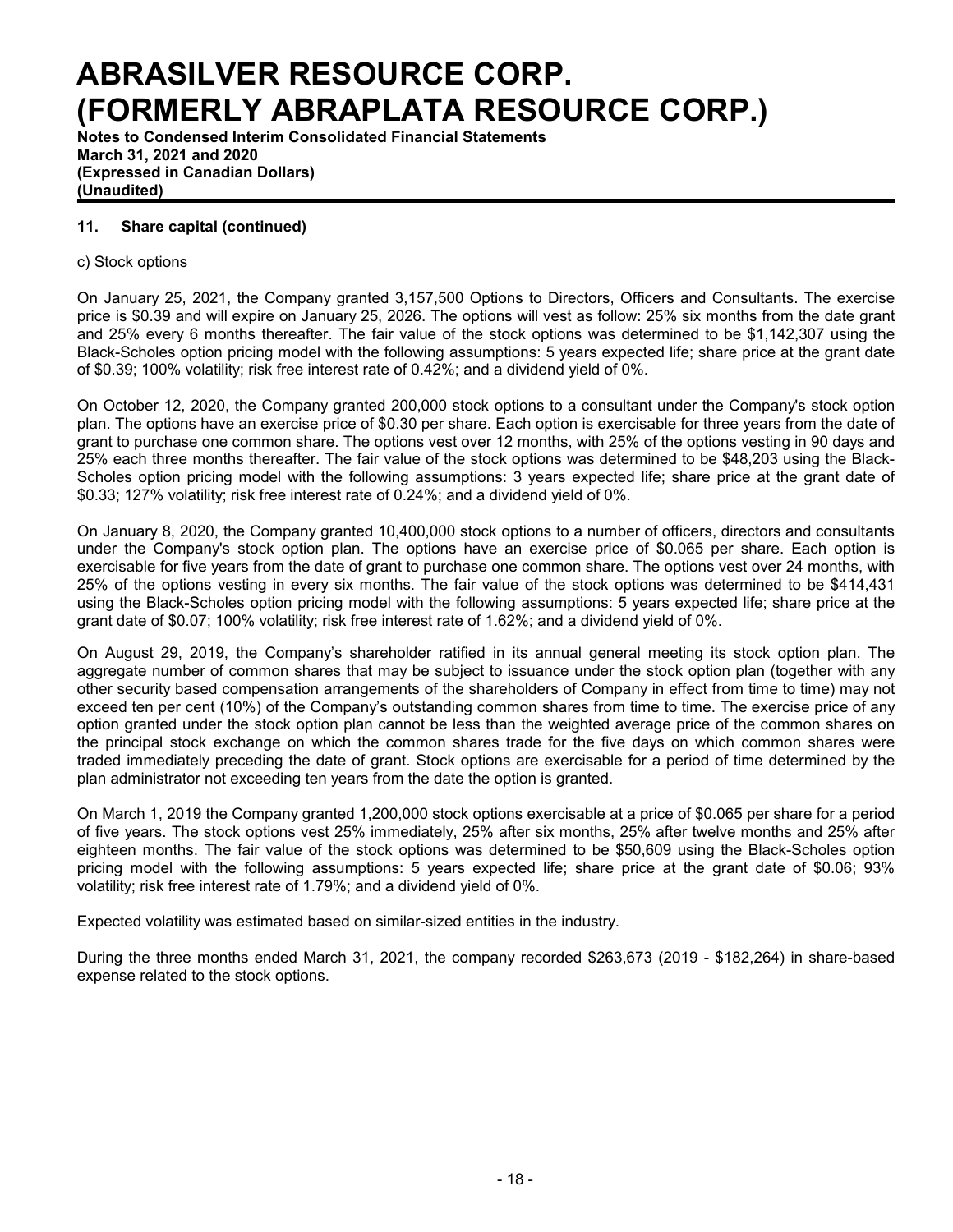**Notes to Condensed Interim Consolidated Financial Statements March 31, 2021 and 2020 (Expressed in Canadian Dollars) (Unaudited)**

## **11. Share capital (continued)**

## c) Stock options (continued)

The movement in the Company's share options for the three months ended March 31, 2021 and 2020 are as follows:

|                            | Number of stock<br>options outstanding | <b>Weighted average</b><br>exercise price |
|----------------------------|----------------------------------------|-------------------------------------------|
| Balance, December 31, 2019 | 13,229,375                             | 0.19                                      |
| Expired                    | (850,000)                              | 0.35                                      |
| Granted                    | 10,400,000                             | 0.07                                      |
| Balance, March 31, 2020    | 22,779,375                             | 0.13                                      |
| Balance, December 31, 2020 | 18,562,500                             | 0.11                                      |
| Granted                    | 3,157,500                              | 0.39                                      |
| Exercised                  | (162,500)                              | 0.07                                      |
| Balance, March 31, 2021    | 21,557,500                             | 0.15                                      |

The weighted average trading price of the Company's shares on the dates of the exercises of stock options was \$0.43 for the three months ended March 31, 2021.

Stock options outstanding as at March 31, 2021:

| <b>Expiry date</b> | <b>Options</b><br>outstanding | <b>Exercise</b><br>price (\$) | Remaining<br>contractual<br>life (years) | <b>Options</b><br>exercisable |
|--------------------|-------------------------------|-------------------------------|------------------------------------------|-------------------------------|
| June 7, 2022       | 200,000                       | 0.63                          | 1.19                                     | 200,000                       |
| November 22, 2022  | 850,000                       | 0.25                          | 1.65                                     | 850,000                       |
| March 21, 2023     | 500,000                       | 0.20                          | 1.97                                     | 500,000                       |
| June 1, 2023       | 800,000                       | 0.17                          | 2.17                                     | 800,000                       |
| April 26, 2023     | 4,810,625                     | 0.14                          | 2.07                                     | 2,706,250                     |
| March 1, 2024      | 700,000                       | 0.065                         | 2.92                                     | 700,000                       |
| June 24, 2024      | 601,875                       | 0.14                          | 3.24                                     | 401,250                       |
| January 8, 2025    | 9,737,500                     | 0.065                         | 3.78                                     | 4,587,500                     |
| October 12, 2023   | 200,000                       | 0.30                          | 2.78                                     | 50,000                        |
| January 25, 2026   | 3,157,500                     | 0.39                          | 4.82                                     |                               |
|                    | 21,557,500                    | 0.15                          | 3.29                                     | 10,795,000                    |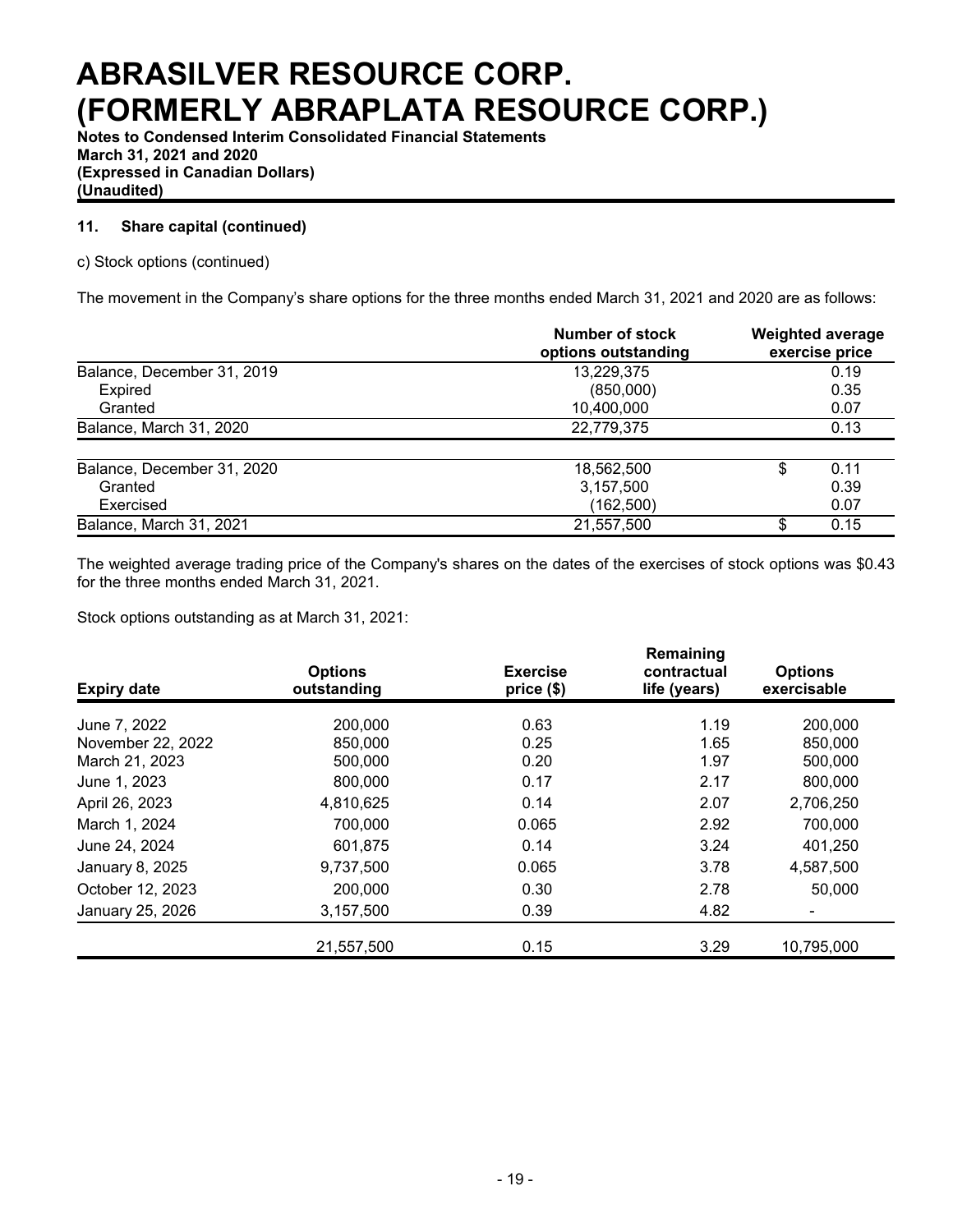**Notes to Condensed Interim Consolidated Financial Statements March 31, 2021 and 2020 (Expressed in Canadian Dollars) (Unaudited)**

## **11. Share capital (continued)**

#### d) Warrants

Warrant transactions are summarized as follows:

|                            | Number of<br>warrants | <b>Weighted average</b><br>exercise price (\$) |  |  |  |  |
|----------------------------|-----------------------|------------------------------------------------|--|--|--|--|
| Balance, Deember 31, 2019  | 114,003,407           | 0.21                                           |  |  |  |  |
| <b>Expired</b>             | (10,630,909)          | 0.10                                           |  |  |  |  |
| Balance, March 31, 2020    | 103,372,498           | 0.21                                           |  |  |  |  |
| Balance, December 31, 2020 | 186,336,581           | 0.23                                           |  |  |  |  |
| Exercised                  | (17,628,187)          | 0.19                                           |  |  |  |  |
| Balance, March 31, 2021    | 168,708,394           | 0.23<br>æ                                      |  |  |  |  |

Warrants outstanding as at March 31, 2021:

| <b>Expiry date</b> | <b>Warrants</b><br>outstanding | <b>Exercise</b><br>price (\$) | Remaining<br>contractual<br>life (years) |  |  |  |  |
|--------------------|--------------------------------|-------------------------------|------------------------------------------|--|--|--|--|
| May 4, 2021        | 2,549,711                      | 0.30                          | 0.09                                     |  |  |  |  |
| July 13, 2021      | 100.000                        | 0.30                          | 0.28                                     |  |  |  |  |
| October 31, 2021   | 17,000,000                     | 0.10                          | 0.59                                     |  |  |  |  |
| July 9, 2022       | 39,232,195                     | 0.17                          | 1.27                                     |  |  |  |  |
| September 1, 2022  | 33, 333, 333                   | 0.40                          | 1.42                                     |  |  |  |  |
| September 1, 2022  | 3.645.834                      | 0.27                          | 1.42                                     |  |  |  |  |
| April 26, 2023     | 42,422,321                     | 0.27                          | 2.07                                     |  |  |  |  |
| May 14, 2023       | 21,510,000                     | 0.15                          | 2.12                                     |  |  |  |  |
| April 8, 2024      | 5,915,000                      | 0.10                          | 3.02                                     |  |  |  |  |
| April 18, 2024     | 3,000,000                      | 0.10                          | 3.05                                     |  |  |  |  |
|                    | 168,708,394                    | 0.23                          | 1.62                                     |  |  |  |  |

On May 14, 2020 in connection with the private placement (note 11(b)) the Company issued 25,000,000 warrants exercisable at \$0.15 for a period of three years.

On July 9, 2020 in connection with the private placement (note 11(b)) the Company issued 43,478,261 warrants exercisable at \$0.17 for a period of two years.

On July 9, 2020 in connection with the private placement (note 11(b)) the Company issued 2,086,800 broker warrants exercisable at \$0.15 for a period of two years.

On September 1, 2020 in connection with the private placement (note 11(b)) the Company issued 33,333,333 warrants exercisable at \$0.40 for a period of two years.

On September 1, 2020 in connection with the private placement (note 11(b)) the Company issued 3,645,834 broker warrants exercisable at \$0.27 for a period of two years.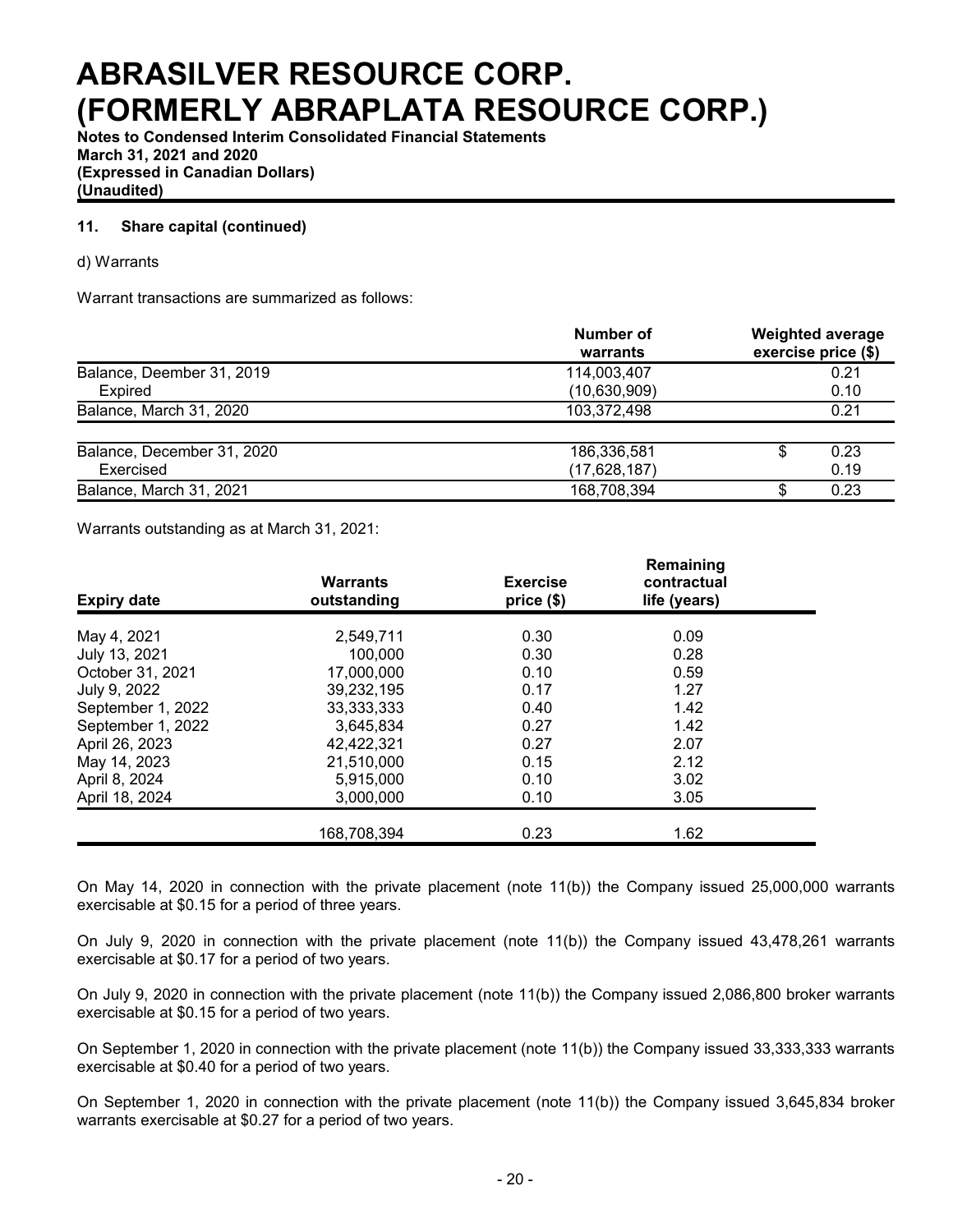**Notes to Condensed Interim Consolidated Financial Statements March 31, 2021 and 2020 (Expressed in Canadian Dollars) (Unaudited)**

### **11. Share capital (continued)**

d) Warrants (continued)

On April 18, 2019 in connection with the private placement (note 11(b)) the Company issued 15,000,000 warrants exercisable at \$0.10 for a period of five years.

On October 31, 2019, in connection with the private placement (note 11(b)) the Company issued 25,000,000 warrants. Each warrant entitles the holder to acquire one additional common share at a price of \$0.10 for a period of twenty-four months.

(e) Restricted share units ("RSU")

On January 25, 2021, the Company granted 4,815,000 RSU, including 3,450,000 RSU to officers and directors. The RSUs will vest as follow: 33.33% on December 1, 2021; 33.33% on December 1, 2022 and 33.34% on December 1, 2023.

The number of RSUs as at March 31, 2021 is as follows:

| Balance, December 31, 2020 | $\overline{\phantom{a}}$ |
|----------------------------|--------------------------|
| Granted                    | 4.815.000                |
| Balance, March 31, 2021    | 4.815.000                |

For the three months ended March 31, 2021, the Company recorded \$230,646 (three months ended March 31, 2020 - \$nil) as a stock-based compensation expense relating to

#### **12. Related party transactions**

Key management personnel include the members of the Board of Directors and officers of the Company, who have the authority and responsibility for planning, directing and controlling the activities of the Company. Amounts paid and accrued to directors, former director, officers and companies in which directors and officers are shareholders or partners are as follows:

| Three months ended March 31,                                              |   | 2021                               |   | 2020                       |  |  |
|---------------------------------------------------------------------------|---|------------------------------------|---|----------------------------|--|--|
| Salaries, benefits and director fees<br>Administration<br>Consulting fees | S | 138,780<br>$\blacksquare$<br>7,500 | S | 92,500<br>15,000<br>17,500 |  |  |
| Professional fee<br>Share-based payments                                  |   | 36,522<br>355,780                  |   | 41,142<br>115,246          |  |  |
|                                                                           |   | 538.582                            | S | 281,388                    |  |  |

As at March 31, 2021, \$2,500 (December 31, 2020 – \$70,000) was payable to directors, officers and companies in which directors and officers are shareholders or partners of the Company. These amounts are unsecured, non-interest bearing and have no specific terms of repayment.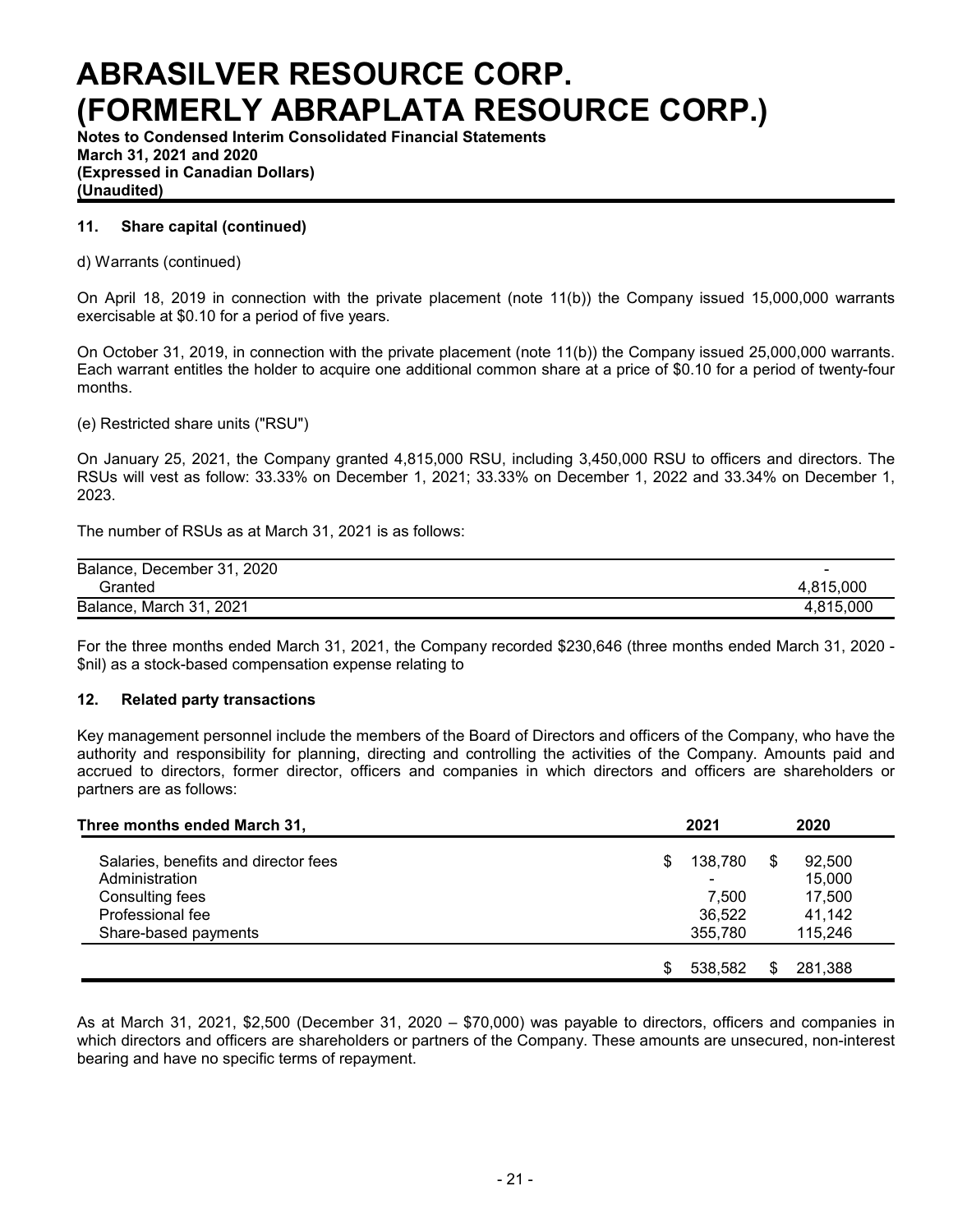**Notes to Condensed Interim Consolidated Financial Statements March 31, 2021 and 2020 (Expressed in Canadian Dollars) (Unaudited)**

### **13. Use of marketable securities**

From time to time, the Company may acquire and transfer marketable securities to facilitate intragroup funding transfers between the Canadian parent and its Argentine operating subsidiaries. The Company does not acquire marketable securities or engage in these transactions for speculative purposes. In this regard, under this strategy, the Company generally uses marketable securities of large and well established companies, with high trading volumes and low volatility. Nonetheless, as the process to acquire, transfer and ultimately sell the marketable securities occurs over several days, some fluctuations are unavoidable. As the marketable securities are acquired with the intention of a near term sale, they are considered financial instruments that are held for trading, all changes in the fair value of the instruments, between acquisition and disposition, are recognized through profit or loss. As a result of having utilized this mechanism for intragroup funding for the three months ended March 31, 2021, the Company realized a gain of \$1,053,276 (three months ended March 31, 2020 - \$nil) from the favorable foreign currency impact.

### **14. Segmented information**

Operating segments are reported in a manner consistent with internal reporting provided to the chief operating decision maker. The chief operating decision maker is responsible for allocating resources and assessing performance of the operating segments and has been identified as the Company's CEO. During the three months ended March 31, 2021, the Company has three (three months ended March 31, 2020 – three) operating segments. After the transaction with Aethon and several financing completed during the year ended December 31, 2020, an important part of the company's current assets are kept in Canada so the CEO decided to include Canada as a reportable segment starting from the year ended December 31, 2020.

The Company's reportable segments are based on the geographic region for the Company's operations and include Argentina and Chile.

The segmental report is as follows:

| As at March 31, 2021                                           |     | Argentina   | <b>Chile</b>    | Canada                   | Total |                 |  |
|----------------------------------------------------------------|-----|-------------|-----------------|--------------------------|-------|-----------------|--|
| <b>Current assets</b>                                          | \$  | 293,654     | \$<br>268,697   | \$17,451,779             |       | \$18,014,130    |  |
| Equipment                                                      |     |             | 230             | $\overline{\phantom{0}}$ |       | 230             |  |
| Right-of-use asset                                             |     | 39,747      |                 | 8,209                    |       | 47,956          |  |
| Mineral property interest                                      |     | 12,590,883  | 4,483,130       |                          |       | 17,074,013      |  |
| Total assets                                                   | \$. | 12,924,284  | \$<br>4,752,057 | \$17,459,988             |       | \$35,136,329    |  |
| <b>Total liabilities</b>                                       | £.  | 206,488     | \$<br>5,218     | \$<br>100.631            | \$    | 312,337         |  |
| Net (loss) income for the three months ended<br>March 31, 2020 |     | (2,659,884) | \$<br>(40,090)  | 53,129                   |       | $$$ (2,646,845) |  |